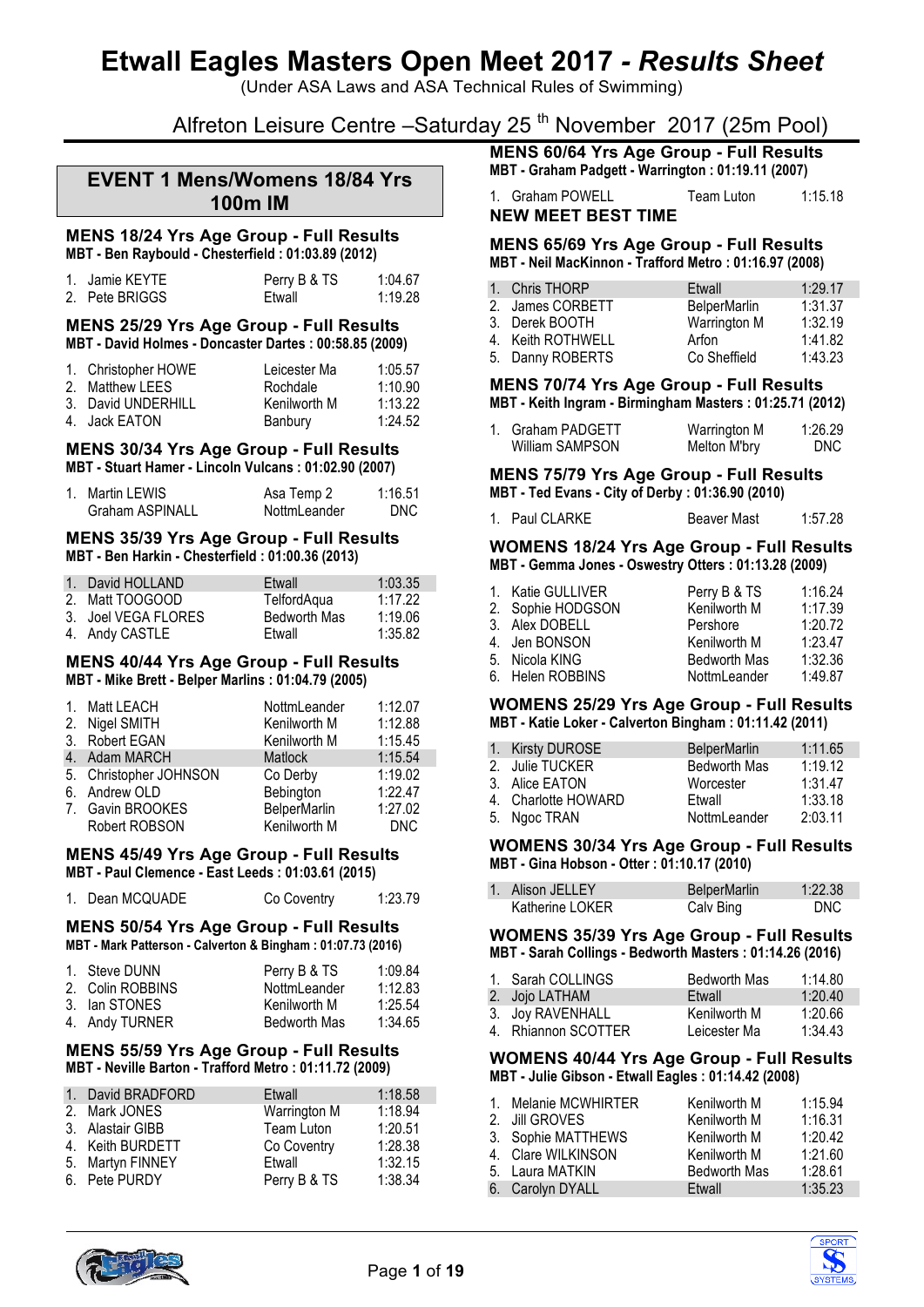(Under ASA Laws and ASA Technical Rules of Swimming)

# Alfreton Leisure Centre –Saturday 25<sup>th</sup> November 2017 (25m Pool)

#### **WOMENS 45/49 Yrs Age Group - Full Results MBT - Phiippa Rickard - East Leeds : 01:16.18 (2016)**

| 1. Nina WILLIAMS    | <b>East Leeds</b>   | 1:19.70    |
|---------------------|---------------------|------------|
| 2. Joanne HILEY     | <b>Bedworth Mas</b> | 1:21.09    |
| 3. Nicky OWEN       | <b>BelperMarlin</b> | 1:21.31    |
| 4. Sue GEILL        | Kenilworth M        | 1:22.90    |
| 5. Angela GUILFOYLE | Ilkeston            | 1:23.52    |
| 6. Kaye LEACH       | NottmLeander        | 1:28.39    |
| 7. Dee EDWARDS      | <b>Bedworth Mas</b> | 1:38.10    |
| Rachel ADAMS        | Co Coventry         | <b>DNC</b> |

#### **WOMENS 50/54 Yrs Age Group - Full Results MBT - Allie Price - Cardiff Mast : 01:17.05 (2015)**

| 1. Helen READER | Co Derby            | 1:22.81 |
|-----------------|---------------------|---------|
| 2. Rachael NUNN | Kenilworth M        | 1:25.48 |
| 3. Claire KING  | <b>Bedworth Mas</b> | 1:37.37 |

#### **WOMENS 55/59 Yrs Age Group - Full Results MBT - Kath Tunnicliffe - Wolverhampton : 01:22.61 (2007)**

| 1. Karen STACEY   | Kenilworth M        | 1:23.87 |
|-------------------|---------------------|---------|
| 2. Maggi TUCK     | Long Eaton          | 1:25.64 |
| 3. Kiyoko NAISH   | NottmLeander        | 1:35.87 |
| 4. Pav JACKSON    | Co Coventry         | 1:38.97 |
| 5. Carol BALL     | <b>Bedworth Mas</b> | 1:44.88 |
| 6. Julie PHILLIPS | Long Eaton          | 1:45.60 |

#### **WOMENS 60/64 Yrs Age Group - Full Results MBT - Kath Tunnicliffe - Etwall Eagles : 01:26.20 (2013)**

1. Lindsey GOWLAND Etwall 1:23.71

**NEW MEET BEST TIME**

#### **WOMENS 65/69 Yrs Age Group - Full Results MBT - Jennifer Merritt - Spondon Masters : 01:32.98 (2016)**

| 1. Jennifer MERRITT       | Spondon Mast | 1:32.80 |
|---------------------------|--------------|---------|
| <b>NEW MEET BEST TIME</b> |              |         |
| 2. Pauline INWOOD         | Co Derby     | 1:46.43 |
| 3. Susan CUMMINGS         | Banbury      | 1:52.13 |

## **EVENT 2 Womens 18/84 Yrs 25m Backstroke**

# **18/24 Yrs Age Group - Full Results**

**MBT - Rebecca Ward - City of Derby : 00:16.61 (2009)**

| 1. Katie GULLIVER         | Perry B & TS        | 16.09 |
|---------------------------|---------------------|-------|
| <b>NEW MEET BEST TIME</b> |                     |       |
| 2. Alex DOBELL            | Pershore            | 16.40 |
| 3. Sophie HODGSON         | Kenilworth M        | 16.89 |
| 4. Jen BONSON             | Kenilworth M        | 18.46 |
| 5. Nicola KING            | <b>Bedworth Mas</b> | 19.85 |

### **25/29 Yrs Age Group - Full Results**

**MBT - Lucy Lloyd-Roach - Trafford Metro : 00:15.47 (2009)**

| 1. Julie TUCKER | <b>Bedworth Mas</b> | 17.62 |
|-----------------|---------------------|-------|
| 2. Gill BALL    | <b>Bedworth Mas</b> | 20.12 |
| 3. Ngoc TRAN    | NottmLeander        | 26.81 |
| Jessica GIBSON  | Etwall              | DNC.  |

# **30/34 Yrs Age Group - Full Results**

**MBT - Katie Loker - Calverton & Bingham : 00:16.40 (2015)**

| 1. Katherine LOKER  | Calv Bing    | 16.41 |
|---------------------|--------------|-------|
| 2. Ruth PEARCE      | Bedworth Mas | 18.64 |
| 3. Joanne GRIFFITHS | Bedworth Mas | 23.17 |

# **35/39 Yrs Age Group - Full Results**

## **MBT - Jill Groves - Kenilworth Masters : 00:15.60 (2011)**

| 1. Sarah COLLINGS  | <b>Bedworth Mas</b> | 16.17 |
|--------------------|---------------------|-------|
| 2. Lorna DASHFIELD | <b>BelperMarlin</b> | 16.73 |
| 3. Joy RAVENHALL   | Kenilworth M        | 16.92 |
| 4. Jojo LATHAM     | Etwall              | 18.00 |
| 5. Amanda SHARP    | <b>Bedworth Mas</b> | 22.87 |

## **40/44 Yrs Age Group - Full Results**

**MBT - Jill Groves - Kenilworth Masters : 00:16.37 (2016)**

| 1. Jill GROVES            | Kenilworth M        | 15.94 |
|---------------------------|---------------------|-------|
| <b>NEW MEET BEST TIME</b> |                     |       |
| 2. Melanie MCWHIRTER      | Kenilworth M        | 16.88 |
| 3. Sophie MATTHEWS        | Kenilworth M        | 18.94 |
| 4. Carolyn DYALL          | Etwall              | 19.13 |
| 5. Sarah BROOKSBANK       | Leic Peng           | 19.16 |
| 6. Clare WILKINSON        | Kenilworth M        | 19.64 |
| 7. Helen BARNBY-PORRITT   | Banbury             | 23.57 |
| 8. Samantha JOHNSON       | <b>Bedworth Mas</b> | 24.43 |

#### **45/49 Yrs Age Group - Full Results MBT - Lindsey Gowland - Brierley Hill : 00:16.22 (2006)**

| 1. Rachel ADAMS    | Co Coventry         | 17 17 |
|--------------------|---------------------|-------|
| 2. Jennifer POWELL | Perry B & TS        | 17.18 |
| 3. Joanne HILEY    | <b>Bedworth Mas</b> | 17.94 |
| 4. Sue GEILL       | Kenilworth M        | 18.92 |
| 5. Dee EDWARDS     | <b>Bedworth Mas</b> | 22.36 |

# **50/54 Yrs Age Group - Full Results**

**MBT - Lindsey Gowland - Etwall Eagles : 00:17.02 (2008)**

| 1. Helen FIELDER   | Bedworth Mas | 19.89 |
|--------------------|--------------|-------|
|                    |              |       |
| 2. Judith MCCARREN | Leicester Ma | 21.13 |

## **55/59 Yrs Age Group - Full Results**

**MBT - Lindsey Gowland - Etwall Eagles : 00:17.38 (2013)**

| 1. Pav JACKSON | Co Coventry         | 21.87 |
|----------------|---------------------|-------|
| 2. Carol BALL  | <b>Bedworth Mas</b> | 23.01 |

#### **60/64 Yrs Age Group - Full Results MBT - Rachel Barton - Trafford Metro : 00:18.15 (2008)**

| 1. Lindsey GOWLAND        | Etwall       | 17.42 |
|---------------------------|--------------|-------|
| <b>NEW MEET BEST TIME</b> |              |       |
| 2. Ann WHFFLFR            | Bedworth Mas | 22.63 |
| 3. Janice APPLETON        | Banbury      | 27.99 |

# **65/69 Yrs Age Group - Full Results**

**MBT - Susan Cummings - Banbury : 00:21.55 (2016)**

| 1. Pauline INWOOD         | Co Derby | 20.63 |
|---------------------------|----------|-------|
| <b>NEW MEET BEST TIME</b> |          |       |
| 2. Susan CUMMINGS         | Banbury  | 20.68 |
| 3. Anne RUSSELL           | Banbury  | 23.70 |



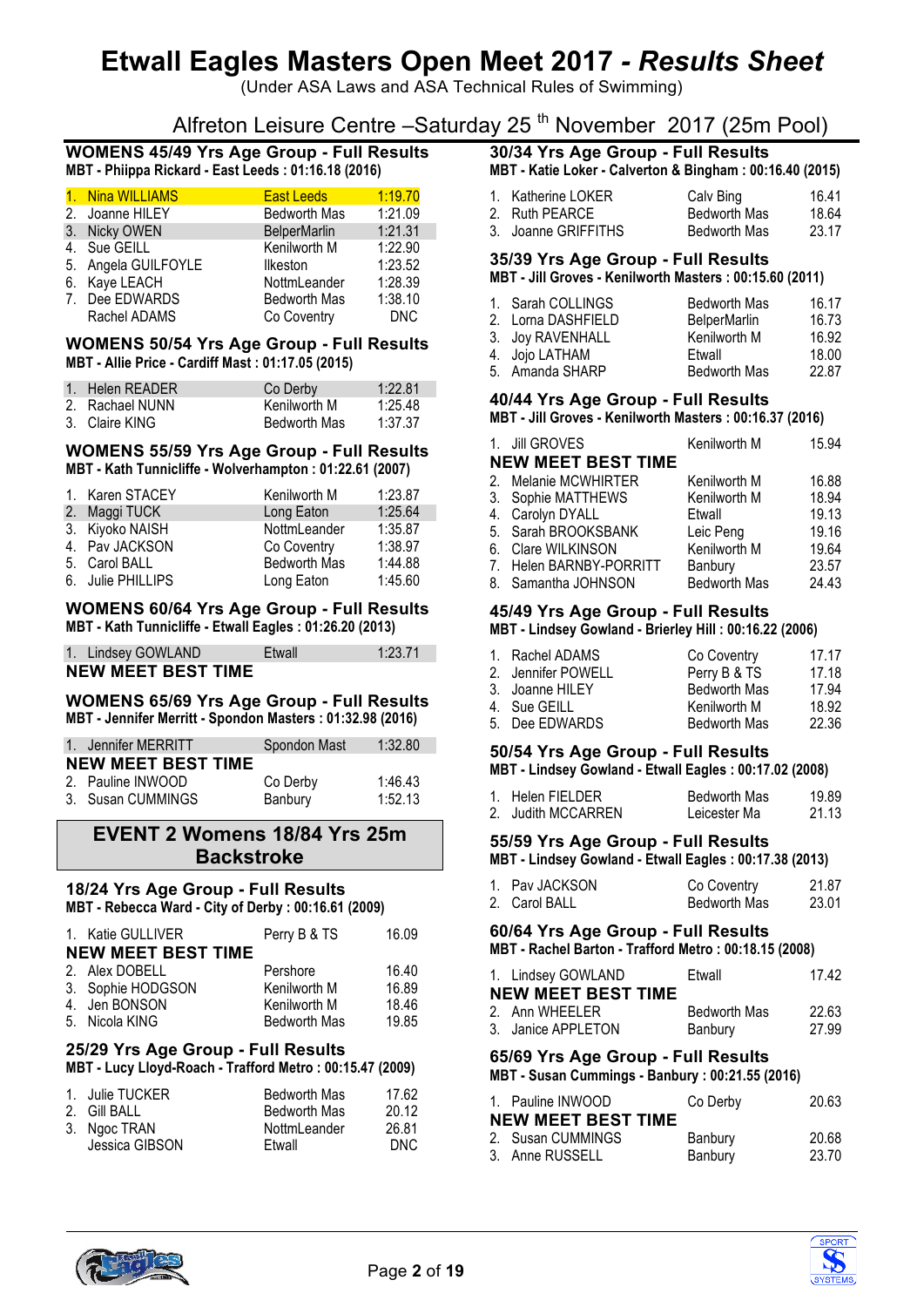(Under ASA Laws and ASA Technical Rules of Swimming)

# Alfreton Leisure Centre -Saturday 25<sup>th</sup> November 2017 (25m Pool)

| 70/74 Yrs Age Group - Full Results<br>MBT - Barbara Morton - Darwen: 00:23.74 (2006) |                                                                                                 |                                                     |                              |                         | 65/69 Yrs Age Group - Full Results<br>MBT - Neil Mackinnon - Trafford Metro: 00:17.05 (2009)                    |                                                                      |                         |
|--------------------------------------------------------------------------------------|-------------------------------------------------------------------------------------------------|-----------------------------------------------------|------------------------------|-------------------------|-----------------------------------------------------------------------------------------------------------------|----------------------------------------------------------------------|-------------------------|
|                                                                                      | 1. Barbara LEGG                                                                                 | Banbury                                             | 26.56                        |                         | 1. Danny ROBERTS                                                                                                | Co Sheffield                                                         | 21.49                   |
|                                                                                      | EVENT 3 Mens 18/84 Yrs 25m<br><b>Backstroke</b>                                                 |                                                     |                              |                         | 75/79 Yrs Age Group - Full Results<br>MBT - Ted Evans - City of Derby : 00:21.77 (2012)                         |                                                                      |                         |
|                                                                                      | 18/24 Yrs Age Group - Full Results                                                              |                                                     |                              |                         | 1. Paul CLARKE                                                                                                  | <b>Beaver Mast</b>                                                   | 22.61                   |
|                                                                                      | MBT - Steve Millican - Rotherham Metro: 00:13.27 (2008)                                         |                                                     |                              |                         | 80/84 Yrs Age Group - Full Results<br>MBT - Not Established - -: 09:59.99 (-)                                   |                                                                      |                         |
|                                                                                      | 1. Jamie KEYTE<br>2. Jonny HIGHAM<br>3. Hessam GHAZIZADEH                                       | Perry B & TS<br>NottmLeander<br>Perry B & TS        | 13.46<br>13.61<br>19.78      |                         | 1. Ted EVANS<br><b>NEW MEET BEST TIME</b>                                                                       | Co Derby                                                             | 24.62                   |
|                                                                                      | 25/29 Yrs Age Group - Full Results<br>MBT - David Holmes - Doncaster Dartes: 00:12.76 (2009)    |                                                     |                              |                         | <b>EVENT 4 Womens 18/84 Yrs 50m</b><br><b>Butterfly</b>                                                         |                                                                      |                         |
|                                                                                      | 1. Christopher HOWE<br>2. Jack RHODES<br>3. David UNDERHILL                                     | Leicester Ma<br><b>BelperMarlin</b><br>Kenilworth M | 14.44<br>15.44<br>17.13      |                         | 18/24 Yrs Age Group - Full Results<br>MBT - Rebecca Ward - City of Derby : 00:31.83 (2009)                      |                                                                      |                         |
|                                                                                      | 35/39 Yrs Age Group - Full Results<br>MBT - Carl Barkley - Etwall Eagles: 00:13.75 (2016)       |                                                     |                              |                         | 1. Katie GULLIVER<br>2. Alex DOBELL<br>3. Sophie HODGSON                                                        | Perry B & TS<br>Pershore<br>Kenilworth M                             | 32.09<br>34.81<br>35.14 |
|                                                                                      | 1. David HOLLAND<br><b>NEW MEET BEST TIME</b><br>2. Carl SHAW                                   | Etwall<br>NottmLeander                              | 13.36<br>14.38               |                         | 4. Jen BONSON<br>25/29 Yrs Age Group - Full Results<br>MBT - Lucy Lloyd-Roach - Trafford Metro: 00:30.86 (2009) | Kenilworth M                                                         | 37.66                   |
|                                                                                      | 3. Gregan CLARKSON<br>4. Joel VEGA FLORES                                                       | <b>Hull Masters</b><br><b>Bedworth Mas</b>          | 17.37<br>18.50               |                         |                                                                                                                 |                                                                      | 31.60                   |
|                                                                                      | 40/44 Yrs Age Group - Full Results<br>MBT - Michael Kerslake - CarltonForum: 00:13.75 (2016)    |                                                     |                              | $1_{\cdot}$<br>2.<br>3. | <b>Kirsty DUROSE</b><br>Emma CARTER<br>Julie TUCKER<br>4. Charlotte HOWARD                                      | <b>BelperMarlin</b><br>NottmLeander<br><b>Bedworth Mas</b><br>Etwall | 31.96<br>34.03<br>43.43 |
|                                                                                      | 1. Nigel SMITH<br>2. Robert EGAN<br>Robert ROBSON                                               | Kenilworth M<br>Kenilworth M<br>Kenilworth M        | 16.49<br>17.88<br><b>DNC</b> |                         | 5. Ngoc TRAN<br>30/34 Yrs Age Group - Full Results                                                              | NottmLeander                                                         | 59.95                   |
|                                                                                      | 45/49 Yrs Age Group - Full Results<br>MBT - David Francis - Kenilworth Masters: 00:15.01 (2006) |                                                     |                              |                         | MBT - Aimee Ramm - Loughborough Town: 00:29.98 (2014)<br>1. Ruth PEARCE                                         | <b>Bedworth Mas</b>                                                  | 37.35                   |
|                                                                                      | 1. Andrew MACKAY                                                                                | <b>Bedworth Mas</b>                                 | 15.95                        |                         | 35/39 Yrs Age Group - Full Results<br>MBT - Helen Rolle - Etwall Eagles: 00:32.84 (2012)                        |                                                                      |                         |
|                                                                                      | 50/54 Yrs Age Group - Full Results<br>MBT - Mike Brett - BelperMarlin : 00:15.27 (2015)         |                                                     |                              |                         | 1. Joy RAVENHALL<br>2. Sarah COLLINGS                                                                           | Kenilworth M<br><b>Bedworth Mas</b>                                  | 34.18<br>34.88          |
|                                                                                      | 1. Simon EDWARDS                                                                                | CarltonForum                                        | 15.36                        |                         | 3. Lorna DASHFIELD                                                                                              | <b>BelperMarlin</b>                                                  | 36.45                   |
|                                                                                      | 2. Andrew BENNETT<br>3. Ian STONES                                                              | Warrington M<br>Kenilworth M                        | 15.81<br>19.31               |                         | 4. Rhiannon SCOTTER                                                                                             | Leicester Ma                                                         | 43.98                   |
|                                                                                      | 4. Andy TURNER                                                                                  | Bedworth Mas                                        | 21.38                        |                         | 40/44 Yrs Age Group - Full Results<br>MBT - Jacqui Mann - Etwall Eagles: 00:32.36 (2016)                        |                                                                      |                         |
|                                                                                      | 55/59 Yrs Age Group - Full Results<br>MBT - Trevor Clark - Kenilworth Masters: 00:15.55 (2009)  |                                                     |                              | 1.                      | <b>Jill GROVES</b>                                                                                              | Kenilworth M                                                         | 34.01                   |
|                                                                                      |                                                                                                 |                                                     |                              | 2.                      | Melanie MCWHIRTER                                                                                               | Kenilworth M                                                         | 34.64                   |
|                                                                                      | 1. Gareth PARKER<br>2. Alastair GIBB                                                            | <b>Bedworth Mas</b><br>Team Luton                   | 17.37<br>17.75               |                         | 3. Sophie MATTHEWS<br>4. Sarah BROOKSBANK                                                                       | Kenilworth M<br>Leic Peng                                            | 37.28<br>37.36          |
|                                                                                      | 3. Stuart NUNN                                                                                  | Kenilworth M                                        | 18.51                        |                         | 5. Kerry HAMBLEN                                                                                                | Etwall                                                               | 37.59                   |
|                                                                                      | 4. Mark JONES                                                                                   | <b>Warrington M</b>                                 | 18.78                        |                         | 6. Clare WILKINSON                                                                                              | Kenilworth M                                                         | 38.45                   |
|                                                                                      | 5. Keith BURDETT                                                                                | Co Coventry                                         | 26.00                        |                         | 7. Laura MATKIN<br>8. Carolyn DYALL                                                                             | Bedworth Mas<br>Etwall                                               | 39.01<br>43.94          |
|                                                                                      | 60/64 Yrs Age Group - Full Results<br>MBT - Dave Thorp - City of Derby: 00:17.08 (2011)         |                                                     |                              |                         |                                                                                                                 |                                                                      |                         |
|                                                                                      | 1. Graham POWELL<br><b>NEW MEET BEST TIME</b>                                                   | Team Luton                                          | 15.35                        |                         |                                                                                                                 |                                                                      |                         |



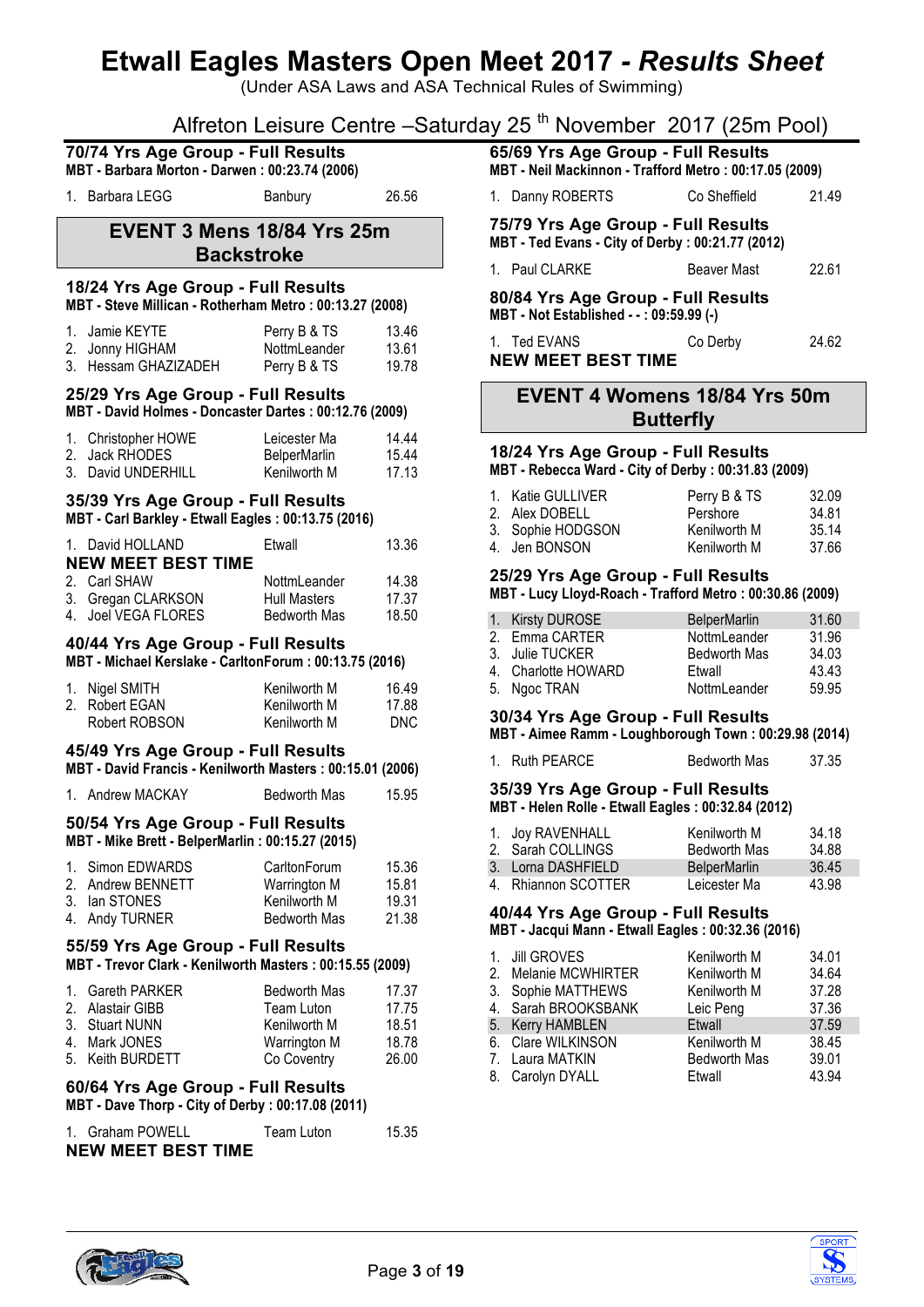(Under ASA Laws and ASA Technical Rules of Swimming)

# Alfreton Leisure Centre –Saturday 25<sup>th</sup> November 2017 (25m Pool)

# **45/49 Yrs Age Group - Full Results**

| 1. Jeanne PETIT     | Chesham           | 31.84      |
|---------------------|-------------------|------------|
| 2. Joanne HILEY     | Bedworth Mas      | 34.33      |
| 3. Nina WILLIAMS    | <b>East Leeds</b> | 35.30      |
| 4. Angela GUILFOYLE | <b>Ilkeston</b>   | 36.42      |
| 5. Rachel ADAMS     | Co Coventry       | 37.87      |
| 6. Sue GEILL        | Kenilworth M      | 39.09      |
| 7. Kaye LEACH       | NottmLeander      | 40.50      |
| Joanne ALEXANDER    | Kenilworth M      | <b>DNC</b> |

#### **50/54 Yrs Age Group - Full Results**

#### **MBT - Sandra Jones - Gloucester Masters : 00:34.00 (2014)**

| 1. Helen FIELDER | <b>Bedworth Mas</b> | 41.59 |
|------------------|---------------------|-------|
| 2. Claire KING   | <b>Bedworth Mas</b> | 43.16 |
| Rachael KNIGHT   | CarltonForum        | DNC.  |

#### **55/59 Yrs Age Group - Full Results**

**MBT - Lindsey Gowland - Etwall Eagles : 00:35.02 (2012)**

| 1. Karen STACEY | Kenilworth M | 37.07 |
|-----------------|--------------|-------|
| 2. Maggi TUCK   | Long Eaton   | 38.56 |
| 3. Kiyoko NAISH | NottmLeander | 42.51 |

# **60/64 Yrs Age Group - Full Results**

| MBT - Rachel Barton - Trafford Metro : 00:36.32 (2009) |  |  |
|--------------------------------------------------------|--|--|
|--------------------------------------------------------|--|--|

| 1. Lindsey GOWLAND | Etwall | 36.70 |
|--------------------|--------|-------|

#### **65/69 Yrs Age Group - Full Results MBT - Jennifer Merritt - Spondon Masters : 00:42.60 (2016)**

1. Jennifer MERRITT Spondon Mast 42.83

# **EVENT 5 Mens 18/84 Yrs 50m Butterfly**

#### **18/24 Yrs Age Group - Full Results MBT - Alistair Crawford - Rotherham Metro : 00:25.77 (2008)**

| 1. Jonny HIGHAM | NottmLeander | 26.64 |
|-----------------|--------------|-------|
| 2. Jamie KEYTE  | Perry B & TS | 27.92 |

# **25/29 Yrs Age Group - Full Results**

**MBT - David Holmes - Doncaster Dartes : 00:25.44 (2009)**

| 1. Matthew LEES    | Rochdale            | 29.57 |
|--------------------|---------------------|-------|
| 2. Jack RHODES     | <b>BelperMarlin</b> | 30.92 |
| 3. David UNDERHILL | Kenilworth M        | 31.82 |
| 4. Jack EATON      | Banbury             | 34.86 |

## **30/34 Yrs Age Group - Full Results**

| MBT - David Holmes - East Leeds : 00:27.00 (2014) |
|---------------------------------------------------|
|                                                   |

|  | 1. Martin LEWIS | Asa Temp 2 | 34.42 |
|--|-----------------|------------|-------|
|--|-----------------|------------|-------|

#### **35/39 Yrs Age Group - Full Results MBT - Ben Harkin - Chesterfield : 00:27.35 (2013)**

| 1. Carl SHAW           | NottmLeander        | 28.22 |
|------------------------|---------------------|-------|
| 2. Joel VEGA FLORES    | <b>Bedworth Mas</b> | 34.62 |
| 3. Jose ORTIZ GONZALEZ | Co Coventry         | 52.38 |
| Mick COLEMAN           | Wellingboro         | DNC.  |

# **40/44 Yrs Age Group - Full Results**

**MBT - Ian Wilkes - Loughborough Town : 00:28.55 (2009)**

| 1. Jim MASKREY            | <b>BelperMarlin</b> | 28.06      |
|---------------------------|---------------------|------------|
| <b>NEW MEET BEST TIME</b> |                     |            |
| 2. Matt LEACH             | NottmLeander        | 29.10      |
| 3. Clive BROOKES          | Mansfield           | 30.66      |
| 4. Nigel SMITH            | Kenilworth M        | 30.92      |
| 5. Adam MARCH             | Matlock             | 32.08      |
| 6. Robert EGAN            | Kenilworth M        | 34.57      |
| 7. Steve CHAMBERLAIN      | Etwall              | 35.47      |
| 8. Andrew OLD             | Bebington           | 37.84      |
| Robert ROBSON             | Kenilworth M        | <b>DNC</b> |

#### **45/49 Yrs Age Group - Full Results MBT - Paul Clemence - East Leeds : 00:27.84 (2016)**

# 1. Clive SMITH Etwall 41.64

#### **50/54 Yrs Age Group - Full Results MBT - Steve Goodall - Chesterfield : 00:29.40 (2016)**

|   | 1. Michael BRETT  | <b>BelperMarlin</b> | 29.69 |
|---|-------------------|---------------------|-------|
|   | 2. Steven GOODALL | Chesterfield        | 29.88 |
|   | 3. Simon EDWARDS  | CarltonForum        | 31.93 |
| 4 | lan STONES        | Kenilworth M        | 36.92 |
|   | Martin JAMES      | Long Eaton          | DNC.  |

#### **55/59 Yrs Age Group - Full Results**

**MBT - Andrew Burnes - Long Eaton : 00:31.30 (2013)**

| 1. David BRADFORD  | Etwall              | 33.51 |
|--------------------|---------------------|-------|
| 2. Clive GREATHEAD | <b>Bedworth Mas</b> | 34.66 |
| 3. Martyn FINNEY   | Etwall              | 35.51 |
| 4. Stuart NUNN     | Kenilworth M        | 36.37 |
| 5. Alastair GIBB   | Team Luton          | 36.81 |
| 6. Mark JONES      | Warrington M        | 37.62 |
| 7. Keith BURDETT   | Co Coventry         | 38.17 |
|                    |                     |       |

#### **60/64 Yrs Age Group - Full Results MBT - James Corbett - Belper Marlins : 00:34.91 (2009)**

| 1. Graham POWELL          | Team Luton | 32.49 |
|---------------------------|------------|-------|
| <b>NEW MEET BEST TIME</b> |            |       |

#### **65/69 Yrs Age Group - Full Results MBT - Neil Mackinnon - Trafford Metro : 00:33.27 (2009)**

| 1. James CORBETT  | BelperMarlin | 38.37 |
|-------------------|--------------|-------|
| 2. Chris THORP    | Ftwall       | 38.57 |
| 3. Keith ROTHWELL | Arfon        | 45.97 |

# **EVENT 6 Mens/Womens 18/84 Yrs 100m Freestyle**

#### **MENS 18/24 Yrs Age Group - Full Results MBT - Steve Millican - Rotherham Metro : 00:54.09 (2008)**

| 1. Jamie KEYTE | Perry B & TS | 56.23   |
|----------------|--------------|---------|
| 2. Pete BRIGGS | Etwall       | 1:06.14 |

#### **MENS 25/29 Yrs Age Group - Full Results MBT - David Holmes - Doncaster Dartes : 00:52.25 (2009)**

| 1. Christopher HOWE | Leicester Ma        | 57.77   |
|---------------------|---------------------|---------|
| 2. Jack RHODES      | <b>BelperMarlin</b> | 1:03.06 |
| 3. David UNDERHILL  | Kenilworth M        | 1:04.41 |
| 4. Jack EATON       | Banbury             | 1:12.30 |



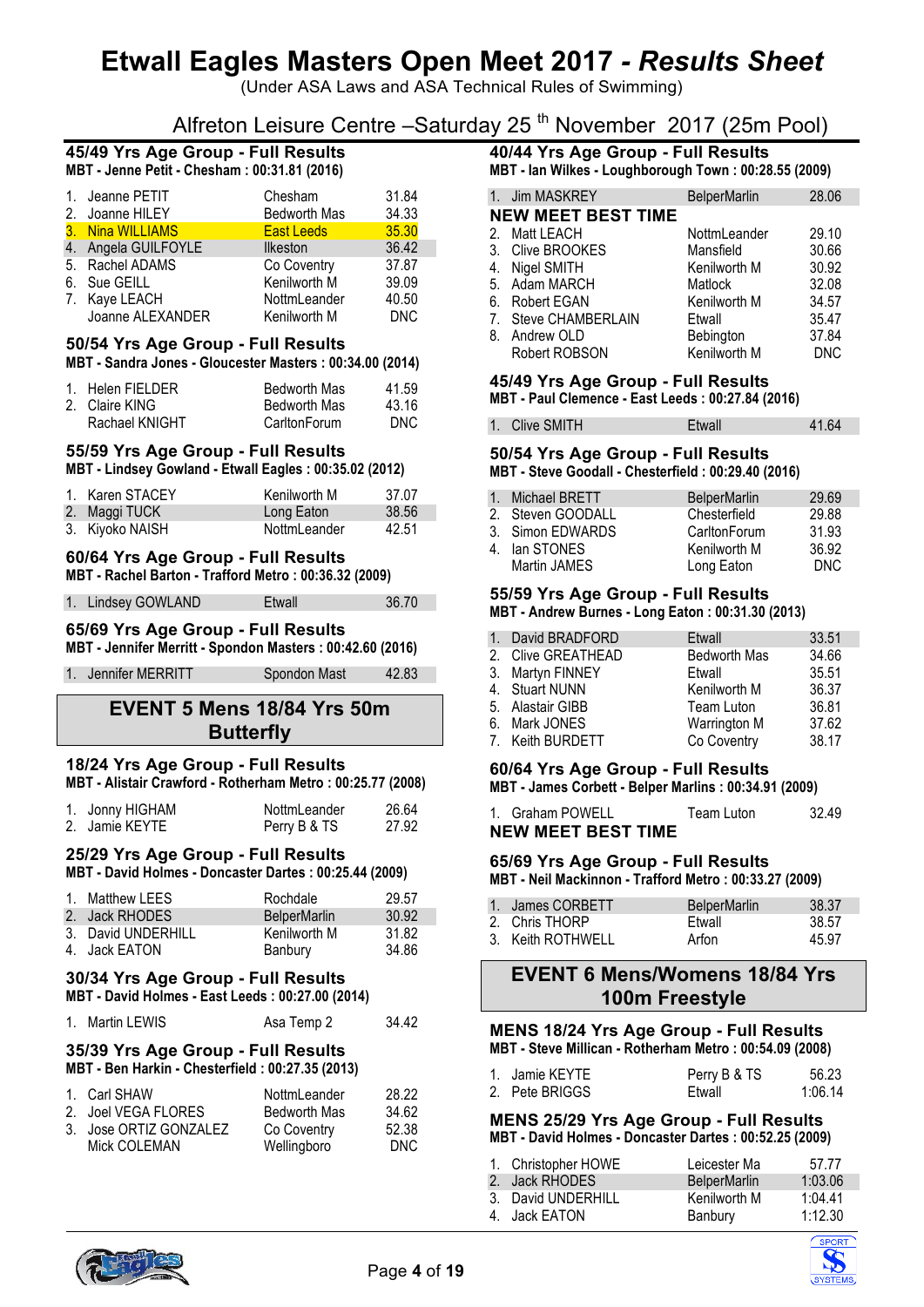(Under ASA Laws and ASA Technical Rules of Swimming)

# Alfreton Leisure Centre –Saturday 25<sup>th</sup> November 2017 (25m Pool)

#### **MENS 30/34 Yrs Age Group - Full Results MBT - Chris Aust - City of Oxford : 00:54.17 (2014)**

Graham ASPINALL NottmLeander DNC

**MENS 35/39 Yrs Age Group - Full Results MBT - Carl Shaw - Nottingham Leander : 00:54.65 (2015)**

| 1. Matt TOOGOOD        | TelfordAqua         | 1:03.09 |
|------------------------|---------------------|---------|
| 2. Gregan CLARKSON     | <b>Hull Masters</b> | 1:04.28 |
| 3. Pietro ROSAMILIA    | Co Coventry         | 1:10.20 |
| 4. Jose ORTIZ GONZALEZ | Co Coventry         | 1:36.77 |

#### **MENS 40/44 Yrs Age Group - Full Results MBT - Michael Kerslake - CarltonForum : 00:56.38 (2016)**

| 1 <sub>1</sub> | Jim MASKREY            | <b>BelperMarlin</b> | 56.95      |
|----------------|------------------------|---------------------|------------|
| 2.             | Mark WALLACE           | Matlock             | 58.87      |
| 3.             | Nigel SMITH            | Kenilworth M        | 1:05.18    |
|                | 4. Christopher JOHNSON | Co Derby            | 1:07.48    |
|                | 5. Robert EGAN         | Kenilworth M        | 1:08.37    |
|                | 6. Andrew OLD          | Bebington           | 1:09.78    |
|                | 7. Gavin BROOKES       | <b>BelperMarlin</b> | 1:14.57    |
|                | 8. Neil SYMONS         | Co Coventry         | 1:25.65    |
|                | James COLVIN           | NottmLeander        | <b>DNC</b> |
|                | Robert ROBSON          | Kenilworth M        | <b>DNC</b> |

# **MENS 45/49 Yrs Age Group - Full Results**

| MBT - David Donegani - Loughborough Town : 00:59.17 (2005) |  |
|------------------------------------------------------------|--|
|                                                            |  |

| 1. Dean MCQUADE | Co Coventry | 1:11.54 |
|-----------------|-------------|---------|
|                 |             |         |

#### **MENS 50/54 Yrs Age Group - Full Results MBT - Neville Barton - Aquabears : 00:59.91 (2008)**

| 1:00.48    |
|------------|
| 1:00.77    |
| 1:01.45    |
| 1:04.99    |
| 1:10.92    |
| 1:23.11    |
| <b>DNC</b> |
|            |

#### **MENS 55/59 Yrs Age Group - Full Results MBT - Trevor Clark - Kenilworth Masters : 01:04.79 (2009)**

| 1. David BRADFORD | Etwall       | 1:05.87 |
|-------------------|--------------|---------|
| 2. Mark JONES     | Warrington M | 1:09.70 |
| 3. Alastair GIBB  | Team Luton   | 1:11.37 |
| 4. Stuart NUNN    | Kenilworth M | 1:13.59 |
| 5. Martyn FINNEY  | Etwall       | 1:14.59 |
| 6. Keith BURDETT  | Co Coventry  | 1:15.88 |
| 7. Pete PURDY     | Perry B & TS | 1:25.52 |

#### **MENS 60/64 Yrs Age Group - Full Results MBT - James Corbett - Belper Marlins : 01:08.36 (2009)**

| 1. Richard WOODALL | Etwall | 1:25.12 |
|--------------------|--------|---------|

#### **MENS 65/69 Yrs Age Group - Full Results MBT - James Corbett - Belper Marlins : 01:13.24 (2014)**

| 1. James CORBETT | <b>BelperMarlin</b> | 1:16.39 |
|------------------|---------------------|---------|
| 2. Derek BOOTH   | Warrington M        | 1:18.08 |
| 3. Ray MARSHALL  | Halton              | 1:47.39 |

## **MENS 70/74 Yrs Age Group - Full Results MBT - Arther Lowe - Kenilworth Masters : 01:14.96 (2007)**

| 1. Graham PADGETT         | Warrington M | 1:14.33 |
|---------------------------|--------------|---------|
| <b>NEW MEET BEST TIME</b> |              |         |
| William SAMPSON           | Melton M'bry | DNC.    |

#### **WOMENS 18/24 Yrs Age Group - Full Results MBT - Gemma Jones - Oswestry Otters : 01:02.11 (2009)**

| 1. Katie GULLIVER | Perry B & TS | 1:05.70 |
|-------------------|--------------|---------|
| 2. Sophie HODGSON | Kenilworth M | 1:06.02 |
| 3. Jen BONSON     | Kenilworth M | 1:08.07 |
| 4. Alex DOBELL    | Pershore     | 1:08.82 |

#### **WOMENS 25/29 Yrs Age Group - Full Results MBT - Alice Lane - Boldmere : 01:02.74 (2014)**

| 1. Emma CARTER  | NottmLeander        | 1:04.43 |
|-----------------|---------------------|---------|
| 2. Julie TUCKER | Bedworth Mas        | 1:10.57 |
| 3. Ali BALL     | <b>Bedworth Mas</b> | 1:15.54 |
| 4. Gill BALL    | <b>Bedworth Mas</b> | 1:18.52 |
| 5. Ngoc TRAN    | NottmLeander        | 1:56.78 |

#### **WOMENS 30/34 Yrs Age Group - Full Results MBT - Aimee Ramm - Loughborough Town : 01:00.06 (2014)**

| 1. Alison JELLEY    | <b>BelperMarlin</b> | 1:11.50 |
|---------------------|---------------------|---------|
| 2. Ruth PEARCE      | <b>Bedworth Mas</b> | 1:11.80 |
| 3. Joanne GRIFFITHS | <b>Bedworth Mas</b> | 1:30.16 |

#### **WOMENS 35/39 Yrs Age Group - Full Results MBT - Helen Sadler - Trafford Metro : 01:02.32 (2008)**

| 1. Sarah COLLINGS     | <b>Bedworth Mas</b> | 1:03.73 |
|-----------------------|---------------------|---------|
| 2. Joy RAVENHALL      | Kenilworth M        | 1:09.60 |
| 3. Jojo LATHAM        | Etwall              | 1:10.38 |
| 4. Amanda SHARP       | <b>Bedworth Mas</b> | 1:29.68 |
| 5. Gwendalyn SKINGLEY | Team Luton          | 1:32.20 |

#### **WOMENS 40/44 Yrs Age Group - Full Results MBT - Sarah Brandrick - City of Derby : 01:03.72 (2009)**

| 1 <sub>1</sub> | <b>Jill GROVES</b>      | Kenilworth M        | 1:09.02 |
|----------------|-------------------------|---------------------|---------|
|                | 2. Sophie MATTHEWS      | Kenilworth M        | 1:10.08 |
|                | 3. Clare WILKINSON      | Kenilworth M        | 1:14.88 |
|                | 4. Sarah BROOKSBANK     | Leic Peng           | 1:17.57 |
|                | 5. Kerry HAMBLEN        | Etwall              | 1:18.45 |
|                | 6. Laura MATKIN         | <b>Bedworth Mas</b> | 1:19.40 |
|                | 7. Carolyn DYALL        | Etwall              | 1:22.99 |
|                | 8. Helen BARNBY-PORRITT | Banbury             | 1:40.28 |

#### **WOMENS 45/49 Yrs Age Group - Full Results MBT - Suzanne Linton - Kenilworth Masters : 01:05.52 (2008)**

| 1. Nina WILLIAMS          | <b>East Leeds</b>   | 1:05.43 |
|---------------------------|---------------------|---------|
| <b>NEW MEET BEST TIME</b> |                     |         |
| 2. Nicky OWEN             | <b>BelperMarlin</b> | 1:10.02 |
| 3. Sue GEILL              | Kenilworth M        | 1:10.12 |
| 4. Angela GUILFOYLE       | <b>Ilkeston</b>     | 1:10.70 |
| 5. Joanne BUTLER          | Banbury             | 1:36.64 |

#### **WOMENS 50/54 Yrs Age Group - Full Results MBT - Julie Hoyle - East Leeds : 01:06.96 (2016)**

| 1. Helen READER | Co Derby     | 1:10.30 |
|-----------------|--------------|---------|
| 2. Rachael NUNN | Kenilworth M | 1:12.60 |
| Rachael KNIGHT  | CarltonForum | DNC.    |



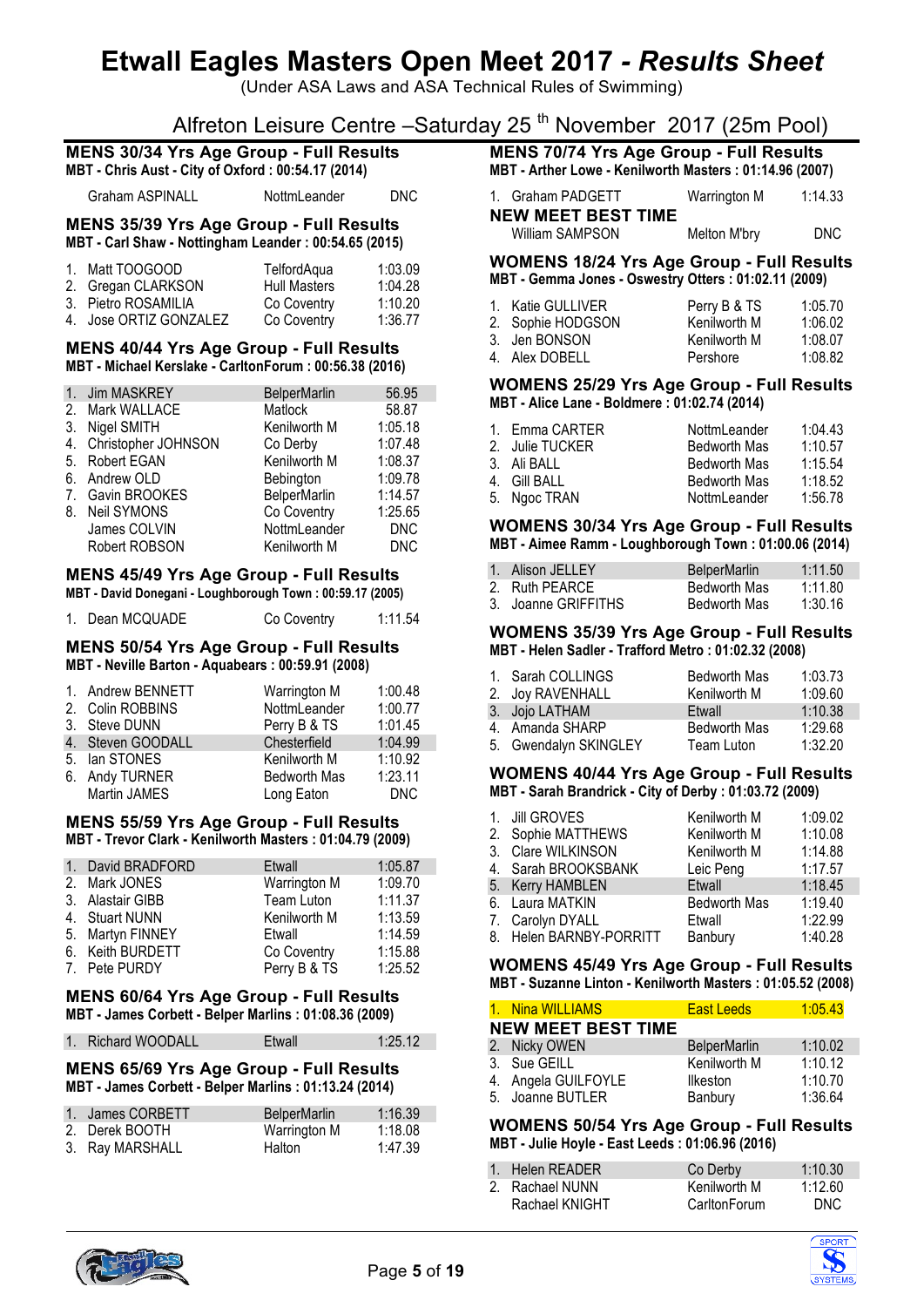(Under ASA Laws and ASA Technical Rules of Swimming)

# Alfreton Leisure Centre – Saturday 25<sup>th</sup> November 2017 (25m Pool)

|                                                                                                                 | $\overline{\phantom{a}}$ , which consider the consideration of                                       |                    |  |  |
|-----------------------------------------------------------------------------------------------------------------|------------------------------------------------------------------------------------------------------|--------------------|--|--|
|                                                                                                                 | <b>WOMENS 55/59 Yrs Age Group - Full Results</b><br>MBT - Rachel Barton - Aquabears: 01:11.59 (2006) |                    |  |  |
| 1. Carol BALL<br>2. Mary NEVILL                                                                                 | Bedworth Mas<br>Coalville                                                                            | 1:29.28<br>1:41.79 |  |  |
| <b>WOMENS 60/64 Yrs Age Group - Full Results</b><br>MBT - Pauline Inwood - City of Derby : 01:19.85 (2014)      |                                                                                                      |                    |  |  |
| 1. Janice APPLETON                                                                                              | Banbury                                                                                              | 1:56.82            |  |  |
| <b>WOMENS 65/69 Yrs Age Group - Full Results</b><br>MBT - Elisabeth Green - Kenilworth Masters: 01:27.83 (2006) |                                                                                                      |                    |  |  |
| 1. Pauline INWOOD                                                                                               | Co Derby                                                                                             | 1:26.19            |  |  |
| <b>NEW MEET BEST TIME</b><br>2. Susan CUMMINGS                                                                  | Banbury                                                                                              | 1:36.40            |  |  |
| <b>WOMENS 70/74 Yrs Age Group - Full Results</b><br>MBT - Not Established - -: 09:59.99 (-)                     |                                                                                                      |                    |  |  |
| 1. Barbara LEGG<br><b>NEW MEET BEST TIME</b>                                                                    | Banbury                                                                                              | 1:50.13            |  |  |
| EVENT 7 Womens 18/84 Yrs 25m                                                                                    |                                                                                                      |                    |  |  |

# **Breaststroke 18/24 Yrs Age Group - Full Results**

# **MBT - Rebecca Ward - City of Derby : 00:17.22 (2009)**

| 1. Sophie HODGSON | Kenilworth M        | 18.80 |
|-------------------|---------------------|-------|
| 2. Jen BONSON     | Kenilworth M        | 19.35 |
| 3. Alex DOBELL    | Pershore            | 19.67 |
| 4. Nicola KING    | <b>Bedworth Mas</b> | 22.01 |
| 5. Helen ROBBINS  | NottmLeander        | 28.36 |

#### **25/29 Yrs Age Group - Full Results MBT - Alice Lane - Boldmere : 00:16.94 (2014)**

| 1. Julie TUCKER | <b>Bedworth Mas</b> | 19.60    |
|-----------------|---------------------|----------|
| 2. Ali BALL     | <b>Bedworth Mas</b> | 21 17    |
| Jessica GIBSON  | Ftwall              | DNC.     |
| Ngoc TRAN       | NottmLeander        | DQ SL 1L |

### **30/34 Yrs Age Group - Full Results**

**MBT - Christine Hawkrigg - City of Derby : 00:17.07 (2011)**

|  | 1. Katherine LOKER | Calv Bing | 18.16 |
|--|--------------------|-----------|-------|
|--|--------------------|-----------|-------|

## **35/39 Yrs Age Group - Full Results**

**MBT - Clare Wilkinson - Kenilworth Masters : 00:16.51 (2013)**

| 1. Sarah COLLINGS     | <b>Bedworth Mas</b> | 18.40 |
|-----------------------|---------------------|-------|
| 2. Jojo LATHAM        | Etwall              | 18.90 |
| 3. Joy RAVENHALL      | Kenilworth M        | 21.15 |
| 4. Gwendalyn SKINGLEY | Team Luton          | 22.80 |
| 5. Joanne BEEDHAM     | Leicester Ma        | 23.05 |
| 6. Amanda SHARP       | <b>Bedworth Mas</b> | 27.49 |

# **40/44 Yrs Age Group - Full Results**

| MBT - Mel McWhirter - Kenilworth Masters: 00:17.67 (2013) |                           |                     |       |  |  |
|-----------------------------------------------------------|---------------------------|---------------------|-------|--|--|
|                                                           | 1. Helen ROLLE            | Etwall              | 16.87 |  |  |
|                                                           | <b>NEW MEET BEST TIME</b> |                     |       |  |  |
|                                                           | 2. Melanie MCWHIRTER      | Kenilworth M        | 17.41 |  |  |
|                                                           | 3. Sophie MATTHEWS        | Kenilworth M        | 18.27 |  |  |
|                                                           | 4. Jill GROVES            | Kenilworth M        | 18.85 |  |  |
|                                                           | 5. Lisa STANSBIE          | Etwall              | 20.83 |  |  |
|                                                           | 6. Laura MATKIN           | <b>Bedworth Mas</b> | 21.28 |  |  |
|                                                           | 7. Helen BARNBY-PORRITT   | Banbury             | 22.42 |  |  |
|                                                           | 8. Samantha JOHNSON       | <b>Bedworth Mas</b> | 25.69 |  |  |

Clare WILKINSON Kenilworth M DQ ST

## **45/49 Yrs Age Group - Full Results**

**MBT - Tracy McGhie - Melton M'bry : 00:19.33 (2011)**

| 1. Joanne HILEY  | <b>Bedworth Mas</b> | 20.43 |
|------------------|---------------------|-------|
| 2. Sue GEILL     | Kenilworth M        | 21 21 |
| 3. Dee EDWARDS   | <b>Bedworth Mas</b> | 22.05 |
| 4. Joanne BUTLER | Banbury             | 22.42 |

## **50/54 Yrs Age Group - Full Results**

### **MBT - Karen Stacey - Spondon Masters : 00:18.29 (2011)**

| 1. Jane MCCARREN | Leicester Ma        | 19 03 |
|------------------|---------------------|-------|
|                  |                     |       |
| 2. Rachael NUNN  | Kenilworth M        | 19.06 |
| 3. Claire KING   | <b>Bedworth Mas</b> | 22.95 |
| Rachael KNIGHT   | CarltonForum        | DNC.  |

# **55/59 Yrs Age Group - Full Results**

**MBT - Jennifer Merritt - Spondon Masters : 00:18.76 (2007)**

| 1. Pav JACKSON | Co Coventry | 20.47 |
|----------------|-------------|-------|
|                |             |       |

## **60/64 Yrs Age Group - Full Results**

**MBT - Jennifer Merritt - Spondon Mast : 00:19.55 (2012)**

| 1. Lindsey GOWLAND        | Etwall              | 19.26 |
|---------------------------|---------------------|-------|
| <b>NEW MEET BEST TIME</b> |                     |       |
| 2. Ann WHFFLFR            | <b>Bedworth Mas</b> | 27.69 |
| 3. Janice APPLETON        | Banbury             | 31.09 |

# **65/69 Yrs Age Group - Full Results**

**MBT - Lindsay Neil - Chesterfield : 00:22.65 (2014)**

| 1. Jennifer MERRITT<br><b>NEW MEET BEST TIME</b> | Spondon Mast | 20.88 |
|--------------------------------------------------|--------------|-------|
| 2. Anne RUSSELL                                  | Banbury      | 22.66 |
| 3. Pauline INWOOD                                | Co Derby     | 23.12 |
| 4. Susan CUMMINGS                                | Banbury      | 25.25 |

#### **70/74 Yrs Age Group - Full Results MBT - Barbara Morton - Darwen : 00:23.55 (2007)**

|  | 1. Barbara LEGG | Banbury | 26.60 |
|--|-----------------|---------|-------|
|--|-----------------|---------|-------|

# **EVENT 8 Mens 18/84 Yrs 25m Breaststroke**

#### **18/24 Yrs Age Group - Full Results MBT - Alistair Crawford - Rotherham Metro : 00:14.09 (2008)**

| 1. Pete BRIGGS       | Etwall       | 18.72 |
|----------------------|--------------|-------|
| 2. Hessam GHAZIZADEH | Perry B & TS | 20.59 |



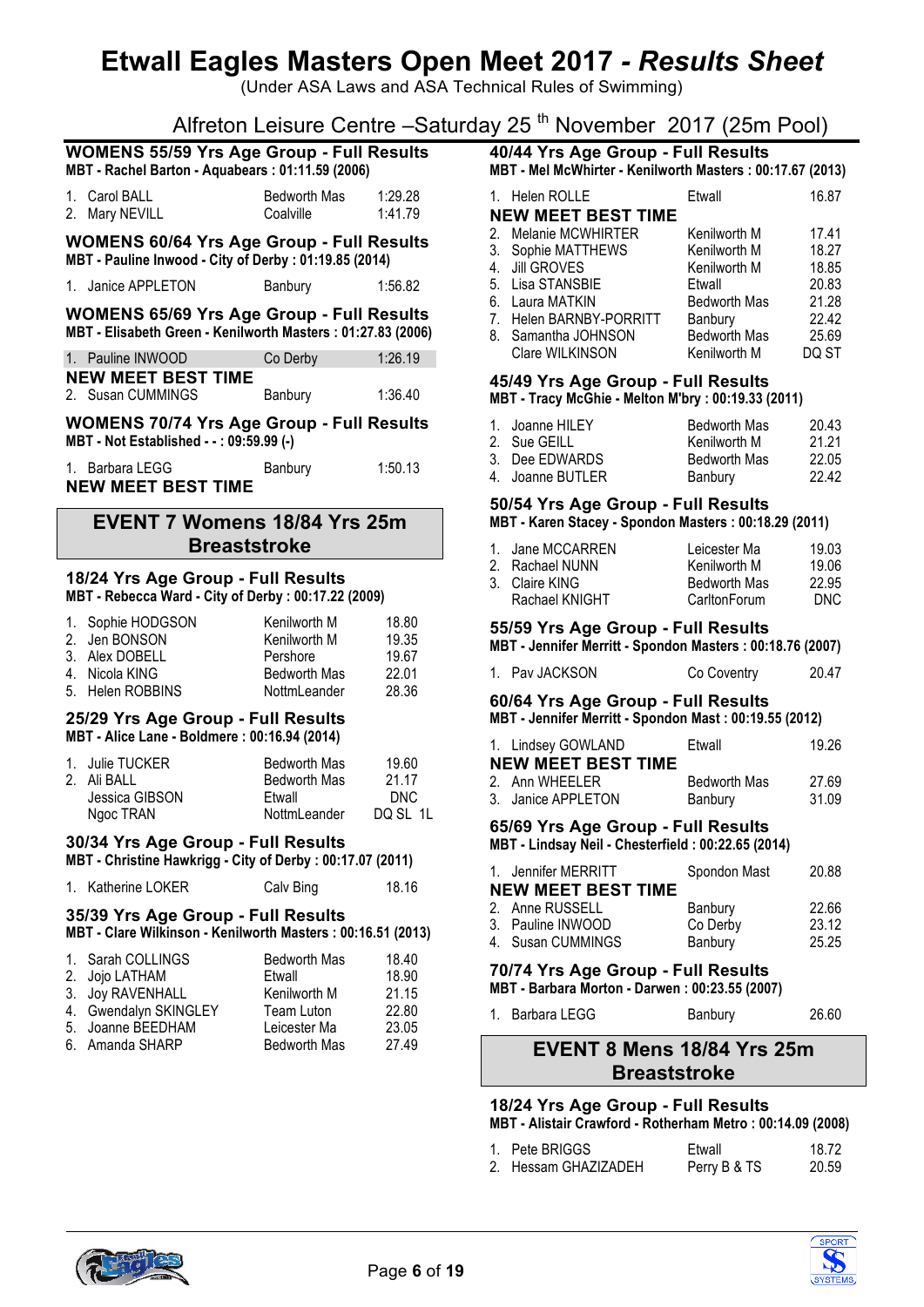(Under ASA Laws and ASA Technical Rules of Swimming)

# Alfreton Leisure Centre –Saturday 25<sup>th</sup> November 2017 (25m Pool)

#### **25/29 Yrs Age Group - Full Results MBT - David Sankey - Long Eaton : 00:13.95 (2009)**

| 1. Matthew LEES    | Rochdale            | 15.70 |
|--------------------|---------------------|-------|
| 2. David UNDERHILL | Kenilworth M        | 17.94 |
| 3. Jack EATON      | Banbury             | 17.96 |
| 4. Jack RHODES     | <b>BelperMarlin</b> | 18.26 |

#### **35/39 Yrs Age Group - Full Results MBT - Carl Shaw - Nottingham Leander : 00:14.17 (2016)**

| 1. David HOLLAND    | Ftwall              | 15.11 |
|---------------------|---------------------|-------|
| 2. Joel VEGA FLORES | <b>Bedworth Mas</b> | 18.36 |

#### **40/44 Yrs Age Group - Full Results**

#### **MBT - Robert Robson - Kenilworth Masters : 00:14.64 (2009)**

| 1. Robert EGAN         | Kenilworth M | 16.13 |
|------------------------|--------------|-------|
| 2. James MASKREY       | BelperMarlin | 16.17 |
| 3. Christopher JOHNSON | Co Derby     | 16.60 |
| 4. Nigel SMITH         | Kenilworth M | 16.86 |
| Robert ROBSON          | Kenilworth M | DNC.  |

### **45/49 Yrs Age Group - Full Results**

**MBT - Paul Clemence - East Leeds : 00:14.73 (2016)**

| 1. Andrew MACKAY  | Bedworth Mas | 18.52 |
|-------------------|--------------|-------|
| 2. Matt HUMPHRIES | Warrington M | 19.80 |
| 3. Clive SMITH    | Ftwall       | 20.11 |

#### **50/54 Yrs Age Group - Full Results MBT - Neville Barton - Aquabears : 00:15.61 (2006)**

| 1. Simon EDWARDS  | CarltonForum | 16.59 |
|-------------------|--------------|-------|
| 2. Andrew BENNETT | Warrington M | 16.98 |
| 3. Dave DANIELS   | Etwall       | 17.84 |
| 4. Stephen FELL   | Spondon Mast | 19.66 |
| 5. Ian STONES     | Kenilworth M | 19.99 |

### **55/59 Yrs Age Group - Full Results**

#### **MBT - Neville Barton - Trafford Metro : 00:15.48 (2009)**

| <b>Bedworth Mas</b>                                                                                               | 17.45 |
|-------------------------------------------------------------------------------------------------------------------|-------|
| Team Luton                                                                                                        | 18.55 |
| <b>Warrington M</b>                                                                                               | 19.34 |
| <b>Bedworth Mas</b>                                                                                               | 19.70 |
| Kenilworth M                                                                                                      | 20.79 |
| Co Coventry                                                                                                       | 22.56 |
| 1. Clive GREATHEAD<br>2. Alastair GIBB<br>3. Mark JONES<br>4. Gareth PARKER<br>5. Stuart NUNN<br>6. Keith BURDETT |       |

# **60/64 Yrs Age Group - Full Results**

**MBT - Frank Stoney - City of Coventry : 00:17.29 (2010)**

| 1. Graham POWELL   | Team Luton          | 17.69 |
|--------------------|---------------------|-------|
| 2. Bob WHEELER     | <b>Bedworth Mas</b> | 19.20 |
| 3. John EDWARDS    | Halton              | 21.51 |
| 4. Richard WOODALL | Ftwall              | 22 24 |

#### **65/69 Yrs Age Group - Full Results MBT - Neil MacKinnon - Trafford Metro : 00:18.04 (2008)**

| 1. Chris THORP    | Ftwall       | 18.53 |
|-------------------|--------------|-------|
| 2. Keith ROTHWELL | Arfon        | 20.30 |
| 3. Danny ROBERTS  | Co Sheffield | 24.12 |

# **75/79 Yrs Age Group - Full Results**

**MBT - Ted Evans - City of Derby : 00:22.44 (2010)**

1. Paul CLARKE Beaver Mast 22.56

**80/84 Yrs Age Group - Full Results**

**MBT - Not Established - - : 09:59.99 (-)** 1. Ted EVANS Co Derby 25.99

**NEW MEET BEST TIME**

## **EVENT 9 Womens 18/84 Yrs 50m Backstroke**

#### **18/24 Yrs Age Group - Full Results**

**MBT - Rebecca Ward - City of Derby : 00:34.77 (2009)**

| 1. Katie GULLIVER         | Perry B & TS | 34.27 |
|---------------------------|--------------|-------|
| <b>NEW MEET BEST TIME</b> |              |       |
| 2. Alex DOBELL            | Pershore     | 36.26 |
| 3. Sophie HODGSON         | Kenilworth M | 36.41 |
| 4. Jen BONSON             | Kenilworth M | 39.83 |
| 5. Helen ROBBINS          | NottmLeander | 49.23 |

#### **25/29 Yrs Age Group - Full Results**

**MBT - Katie Loker - Calverton Bungham : 00:32.54 (2011)**

| 1. Kirsty DUROSE    | <b>BelperMarlin</b> | 33.89 |
|---------------------|---------------------|-------|
| 2. Emma CARTER      | NottmLeander        | 34.49 |
| 3. Charlotte HOWARD | Ftwall              | 43.36 |
| 4. Gill BALL        | Bedworth Mas        | 43.65 |
| 5. Ngoc TRAN        | NottmLeander        | 57.25 |

#### **30/34 Yrs Age Group - Full Results MBT - Gina Hobson - Otter : 00:32.49 (2010)**

| 1. Ruth PEARCE      | <b>Bedworth Mas</b> | 40.35 |
|---------------------|---------------------|-------|
| 2. Joanne GRIFFITHS | Bedworth Mas        | 52.85 |
| Katherine LOKER     | Calv Bing           | DNC.  |

#### **35/39 Yrs Age Group - Full Results**

**MBT - Jill Groves - Kenilworth Masters : 00:33.04 (2011)**

| 1. Sarah COLLINGS   | <b>Bedworth Mas</b> | 34.17 |
|---------------------|---------------------|-------|
| 2. Lorna DASHFIELD  | <b>BelperMarlin</b> | 35.17 |
| 3. Joy RAVENHALL    | Kenilworth M        | 37.00 |
| 4. Rhiannon SCOTTER | Leicester Ma        | 4244  |
| 5. Joanne BEEDHAM   | Leicester Ma        | 46.25 |

## **40/44 Yrs Age Group - Full Results**

**MBT - Jill Groves - Kenilworth Masters : 00:34.99 (2015)**

| 1. Jill GROVES            | Kenilworth M        | 34.90 |
|---------------------------|---------------------|-------|
| <b>NEW MEET BEST TIME</b> |                     |       |
| 2. Melanie MCWHIRTER      | Kenilworth M        | 37.04 |
| 3. Sophie MATTHEWS        | Kenilworth M        | 39.37 |
| 4. Kerry HAMBLEN          | Etwall              | 40.13 |
| 5. Clare WILKINSON        | Kenilworth M        | 40.48 |
| 6. Carolyn DYALL          | Etwall              | 43.07 |
| 7. Samantha JOHNSON       | <b>Bedworth Mas</b> | 51.21 |



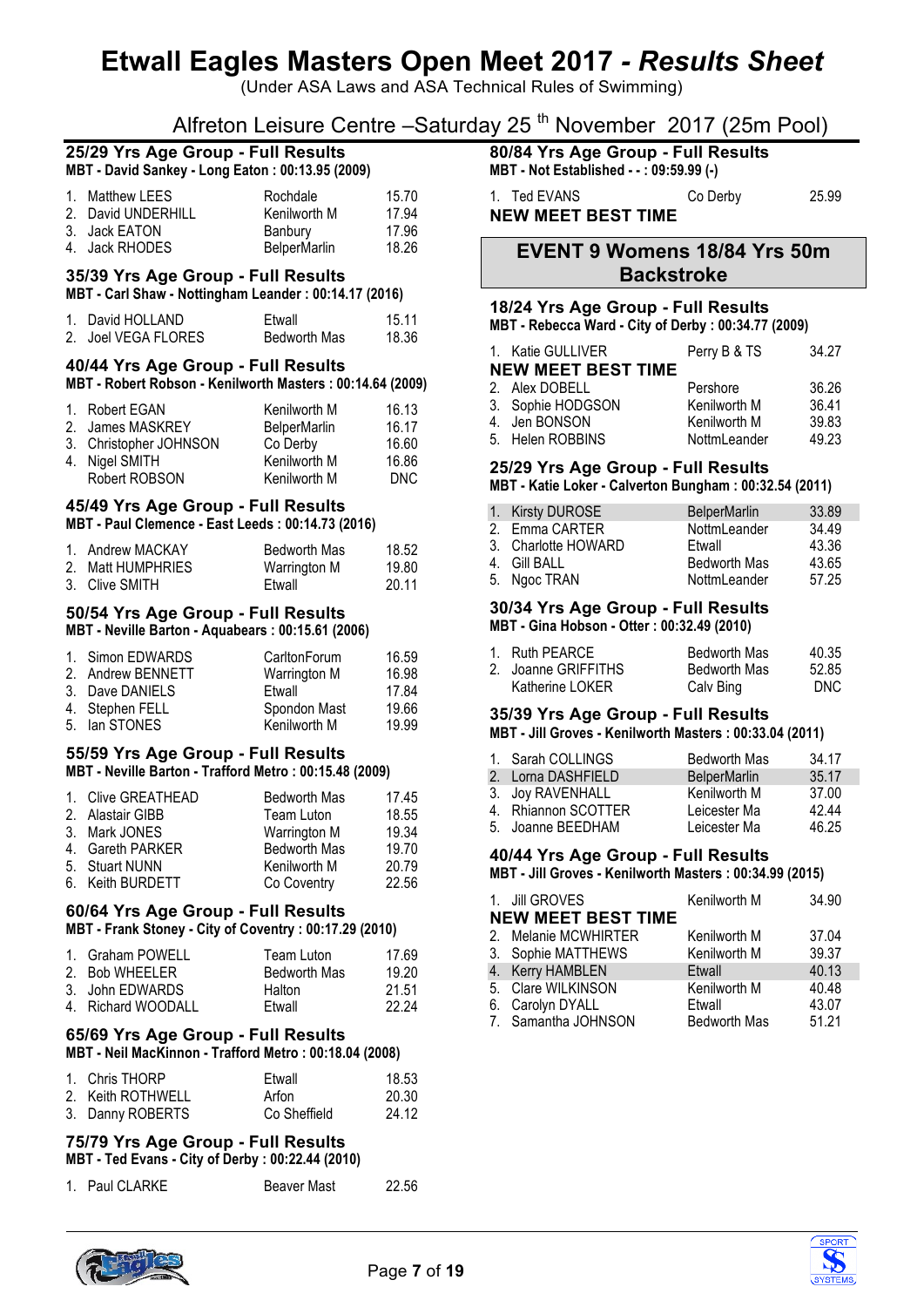(Under ASA Laws and ASA Technical Rules of Swimming)

# Alfreton Leisure Centre –Saturday 25<sup>th</sup> November 2017 (25m Pool)

## **45/49 Yrs Age Group - Full Results MBT - Berenice Wilson - Spondon Masters : 00:35.14 (2008)**

| 1. Jennifer POWELL  | Perry B & TS        | 37.32 |
|---------------------|---------------------|-------|
| 2. Joanne HILEY     | Bedworth Mas        | 38.45 |
| 3. Rachel ADAMS     | Co Coventry         | 39.46 |
| 4. Nina WILLIAMS    | East Leeds          | 39.49 |
| 5. Sue GEILL        | Kenilworth M        | 39.68 |
| 6. Jeanne PETIT     | Chesham             | 42.93 |
| 7. Angela GUILFOYLE | <b>Ilkeston</b>     | 43.51 |
| 8. Kaye LEACH       | NottmLeander        | 43.58 |
| 9. Dee EDWARDS      | <b>Bedworth Mas</b> | 47.57 |

#### **50/54 Yrs Age Group - Full Results MBT - Maggi Tuck - Long Eaton : 00:36.16 (2012)**

| 1. Helen READER        | Co Derby            | 37.26 |
|------------------------|---------------------|-------|
|                        |                     |       |
| 2. Helen FIELDER       | <b>Bedworth Mas</b> | 42 74 |
|                        |                     |       |
| <b>Judith MCCARREN</b> | Leicester Ma        | DNC.  |
|                        |                     |       |

# **55/59 Yrs Age Group - Full Results**

**MBT - Kath Tunnicliffe - Wolverhampton : 00:37.39 (2007)**

| 1. Maggi TUCK             | Long Eaton          | 37.18      |
|---------------------------|---------------------|------------|
| <b>NEW MEET BEST TIME</b> |                     |            |
| 2. Karen STACEY           | Kenilworth M        | 42.01      |
| 3. Kiyoko NAISH           | <b>NottmLeander</b> | 44.42      |
| 4. Carol BALL             | <b>Bedworth Mas</b> | 50.93      |
| 5. Julie PHILLIPS         | Long Eaton          | 51.44      |
| Susan ARROWSMITH          | NottmLeander        | <b>DNC</b> |

## **60/64 Yrs Age Group - Full Results**

**MBT - Rachel Barton - Trafford Metro : 00:36.75 (2009)**

| 1. Ann WHEELER     | Bedworth Mas | 50.7    |
|--------------------|--------------|---------|
| 2. Janice APPLETON | Banbury      | 1:03.62 |

# **65/69 Yrs Age Group - Full Results**

**MBT - Susam Cummings - Banbury : 00:46.81 (2016)**

| 1. Pauline INWOOD         | Co Derby | 44.30 |
|---------------------------|----------|-------|
| <b>NEW MEET BEST TIME</b> |          |       |
| 2. Susan CUMMINGS         | Banbury  | 46.93 |
| 3. Anne RUSSELL           | Banbury  | 53.86 |

### **70/74 Yrs Age Group - Full Results**

**MBT - Barbara Morton - Darwen : 00:56.98 (2006)**

| 1. Barbara LEGG | Banbury | 1:00.56 |
|-----------------|---------|---------|
|                 |         |         |

# **EVENT 10 Mens 18/84 Yrs 50m Backstroke**

#### **18/24 Yrs Age Group - Full Results Dotherham Metro : 00:28.23 (2008)**

|                                                                                              | MBT - Steve Millican - Rothernam Metro : 00:28.23 (2008) |                     |       |  |  |
|----------------------------------------------------------------------------------------------|----------------------------------------------------------|---------------------|-------|--|--|
|                                                                                              | 1. Jamie KEYTE                                           | Perry B & TS        | 29.55 |  |  |
| 25/29 Yrs Age Group - Full Results<br>MBT - David Holmes - Doncaster Dartes: 00:28.48 (2009) |                                                          |                     |       |  |  |
|                                                                                              | 1. Jack RHODES                                           | <b>BelperMarlin</b> | 33.84 |  |  |

| 1. Jack RHODES     | <b>BelperMarlin</b> | 33.84 |
|--------------------|---------------------|-------|
| 2. David UNDERHILL | Kenilworth M        | 37.03 |

#### **30/34 Yrs Age Group - Full Results MBT - David Holmes - East Leeds : 00:28.70 (2014)**

|  | 1. Martin LEWIS | Asa Temp 2 | 35.93 |
|--|-----------------|------------|-------|
|--|-----------------|------------|-------|

# **35/39 Yrs Age Group - Full Results**

| MBT - Alex Thurston - Nottingham Leander : 00:28.43 (2016) |  |
|------------------------------------------------------------|--|
|------------------------------------------------------------|--|

| 1. David HOLLAND    | Etwall              | 28.89 |
|---------------------|---------------------|-------|
| 2. Carl SHAW        | NottmLeander        | 30.67 |
| 3. Matt TOOGOOD     | TelfordAqua         | 36.10 |
| 4. Gregan CLARKSON  | <b>Hull Masters</b> | 37.05 |
| 5. Joel VEGA FLORES | <b>Bedworth Mas</b> | 38.86 |
| 6. Andy CASTLE      | Etwall              | 46.36 |

#### **40/44 Yrs Age Group - Full Results**

**MBT - Michael Kerslake - CarltonForum : 00:29.05 (2016)**

| 1. Jim MASKREY       | <b>BelperMarlin</b>  | 32.82      |
|----------------------|----------------------|------------|
|                      | Etwall               | 32.90      |
| 3. Clive BROOKES     | Mansfield            | 33.36      |
| 4. Nigel SMITH       | Kenilworth M         | 35.61      |
| 5. Steve CHAMBERLAIN | Etwall               | 35.91      |
| 6. Andrew OLD        | Bebington            | 39.80      |
| Robert ROBSON        | Kenilworth M         | <b>DNC</b> |
| Robert EGAN          | Kenilworth M         | DO T 1L    |
|                      | 2. Christopher ROLLE |            |

#### **50/54 Yrs Age Group - Full Results**

**MBT - Steve Burcham - Kenilworth Masters : 00:31.73 (2007)**

| 1. Michael BRETT          | <b>BelperMarlin</b> | 31.56 |
|---------------------------|---------------------|-------|
| <b>NEW MEET BEST TIME</b> |                     |       |
| 2. Simon EDWARDS          | CarltonForum        | 32.51 |
| 3. Colin ROBBINS          | NottmLeander        | 34.51 |
| 4. Ian STONES             | Kenilworth M        | 41.63 |
| 5. Andy TURNER            | <b>Bedworth Mas</b> | 48.24 |

### **55/59 Yrs Age Group - Full Results**

**MBT - Trevor Clark - Kenilworth Masters : 00:33.77 (2009)**

| 1. Gareth PARKER | <b>Bedworth Mas</b> | 37.09 |
|------------------|---------------------|-------|
| 2. Alastair GIBB | Team Luton          | 37.77 |
| 3. Mark JONES    | Warrington M        | 39.21 |
| 4. Keith BURDETT | Co Coventry         | 42.62 |
| 5. Pete PURDY    | Perry B & TS        | 50.08 |

### **60/64 Yrs Age Group - Full Results**

**MBT - Dave Thorp - City of Derby : 00:37.45 (2011)**

| 1. Graham POWELL          | Team Luton | 33.55 |
|---------------------------|------------|-------|
| <b>NEW MEET BEST TIME</b> |            |       |

# **65/69 Yrs Age Group - Full Results**

**MBT - Keith Ingram - Birmingham : 00:38.40 (2007)**

| 1. Derek BOOTH  | Warrington M | 42.98 |
|-----------------|--------------|-------|
| 2. Chris THORP  | Etwall       | 44.05 |
| 3. Ray MARSHALL | Halton       | 58.07 |

## **80/84 Yrs Age Group - Full Results**

**MBT - Not Established - - : 09:59.99 (-)**

| 1. Ted EVANS |                           | Co Derby | 55.28 |
|--------------|---------------------------|----------|-------|
|              | <b>NEW MEET BEST TIME</b> |          |       |



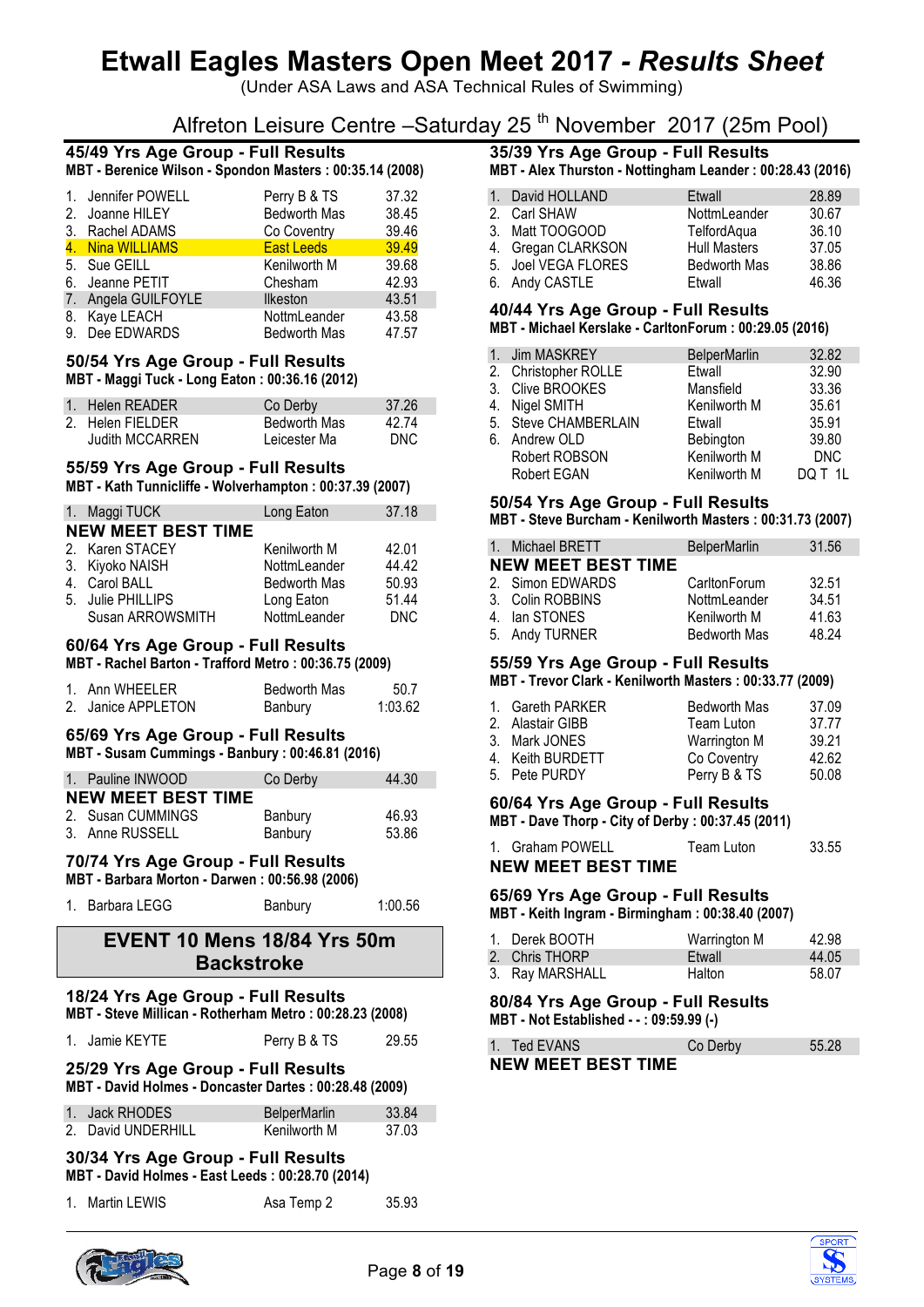(Under ASA Laws and ASA Technical Rules of Swimming)

# Alfreton Leisure Centre – Saturday 25<sup>th</sup> November 2017 (25m Pool)

# **EVENT 11 Mens Open 4x50m Freestyle Team**

#### **072+ Yrs Age Group - Full Results MBT - - City of Derby : 01:48.44 (2013)**

|                                                                            | 1. NottmLeander<br>Etwall m72                                                 | NottmLeander<br>Etwall                                | 1:51.31<br>DNC                           |  |
|----------------------------------------------------------------------------|-------------------------------------------------------------------------------|-------------------------------------------------------|------------------------------------------|--|
|                                                                            | 160+ Yrs Age Group - Full Results<br>MBT - - Trafford Metro : 01:46.48 (2008) |                                                       |                                          |  |
|                                                                            | 1. BelperMarlin<br>2. Etwall<br>3. Kenilworth M<br>4. Co Coventry             | BelperMarlin<br>Etwall<br>Kenilworth M<br>Co Coventry | 1:56.81<br>1:57.12<br>1:59.95<br>2:23.59 |  |
|                                                                            | 200+ Yrs Age Group - Full Results<br>MBT - - Trafford Metro : 01:51.33 (2009) |                                                       |                                          |  |
|                                                                            | 1. Bedworth Mas                                                               | Bedworth Mas                                          | 2:05.54                                  |  |
| 240+ Yrs Age Group - Full Results<br>MBT - - Not Established: 09:59.99 (-) |                                                                               |                                                       |                                          |  |
|                                                                            | 1. Etwall<br><b>NEW MEET BEST TIME</b>                                        | Etwall                                                | 2:12.93                                  |  |

## **EVENT 12 Womens Open 4x50m Freestyle Team**

### **072+ Yrs Age Group - Full Results**

**MBT - - Nottingham Leander : 02:02.32 (2009)**

|                                                                            | 1. Kenilworth M<br>2. NottmLeander<br>3. Bedworth Mas                            | Kenilworth M<br>NottmLeander<br>Bedworth Mas | 2:11.06<br>2:23.20<br>2:23.92 |
|----------------------------------------------------------------------------|----------------------------------------------------------------------------------|----------------------------------------------|-------------------------------|
|                                                                            | 120+ Yrs Age Group - Full Results<br>MBT - - Kenilworth Masters: 02:02.19 (2007) |                                              |                               |
| 1.<br>2.                                                                   | <b>Bedworth Mas</b><br><b>BelperMarlin</b>                                       | Bedworth Mas<br><b>BelperMarlin</b>          | 2:05.08<br>2:05.37            |
|                                                                            | 160+ Yrs Age Group - Full Results<br>MBT - - Etwall Eagles: 01:59.29 (2012)      |                                              |                               |
| 1.                                                                         | Kenilworth M<br>2. Etwall<br>3. Bedworth Mas                                     | Kenilworth M<br>Etwall<br>Bedworth Mas       | 2:06.78<br>2:19.42<br>2:36.20 |
|                                                                            | 200+ Yrs Age Group - Full Results<br>MBT - - City of Derby : 02:16.04 (2011)     |                                              |                               |
|                                                                            | 1. Etwall<br><b>NEW MEET BEST TIME</b>                                           | <b>F</b> twall                               | 2:09.58                       |
|                                                                            | 2. Bedworth Mas<br>Banbury                                                       | Bedworth Mas<br>Banbury                      | 2:45.38<br><b>DNC</b>         |
| 240+ Yrs Age Group - Full Results<br>MBT - - Not Established: 09:59.99 (-) |                                                                                  |                                              |                               |
| 1.                                                                         | Banbury<br><b>NEW MEET BEST TIME</b>                                             | Banbury                                      | 3:08.78                       |

# **EVENT 13 Invitational Medley Skins**

## **Men**

- 1. Jamie KEYTE Perry B & TS 2. Jonny HIGHAM NottmLeander
- 3. Carl SHAW NottmLeander
- 4. Christopher HOWE Leicester Ma
- 5. David HOLLAND Etwall<br>6. Jack RHODES BelberMarlin
- 6. Jack RHODES

### **Woman**

- 1. Katie GULLIVER Perry B & TS
- 
- 
- 4. Sarah COLLINGS
- 
- 6. Lorna DASHFIELD

2. Alex DOBELL Pershore<br>
3. Sophie HODGSON Kenilworth M 3. Sophie HODGSON Kenilworth M<br>4. Sarah COLLINGS Bedworth Mas 5. Katherine LOKER Calv Bing<br>6. Lorna DASHFIELD BelperMarlin



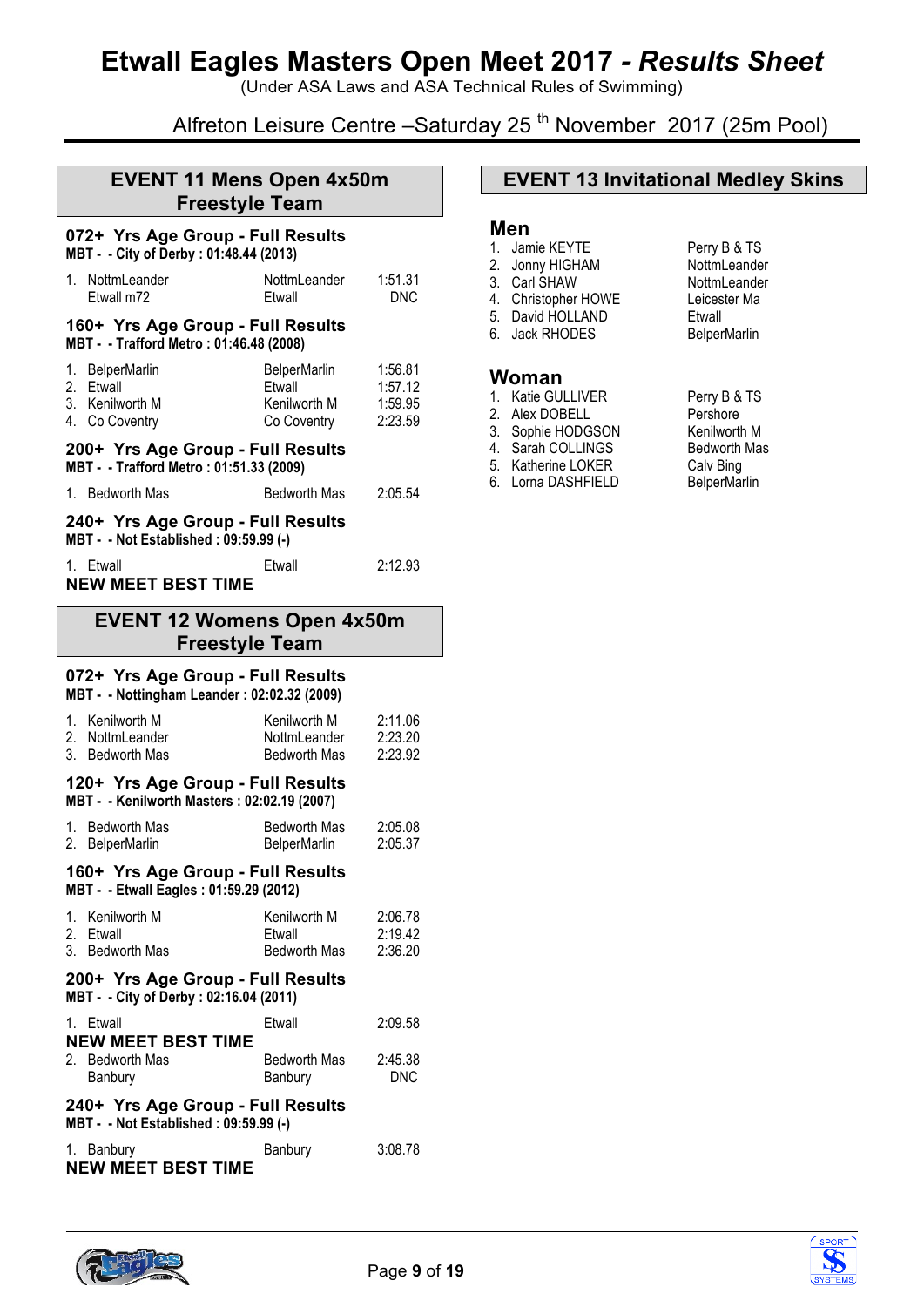(Under ASA Laws and ASA Technical Rules of Swimming)

# Alfreton Leisure Centre -Saturday 25<sup>th</sup> November 2017 (25m Pool)

## **EVENT 14 Mens/Womens 18/84 Yrs 100m Butterfly**

# **MENS 18/24 Yrs Age Group - Full Results**

**MBT - Steve Millican - Rotherham Metro : 00:59.27 (2008)**

| 1. Jamie KEYTE<br>Perry B & TS | 1:03.49 |
|--------------------------------|---------|
|--------------------------------|---------|

**MENS 25/29 Yrs Age Group - Full Results MBT - David Holmes - Doncaster Dartes : 00:58.40 (2009)**

| 1. Jack RHODES     | <b>BelperMarlin</b> | 1:10.77 |
|--------------------|---------------------|---------|
| 2. David UNDERHILL | Kenilworth M        | 1:16.14 |

#### **MENS 35/39 Yrs Age Group - Full Results MBT - Ben Harkin - Chesterfield : 01:00.33 (2013)**

| 1. Carl SHAW           | NottmLeander | 1:01.75 |
|------------------------|--------------|---------|
| 2. Jose ORTIZ GONZALEZ | Co Coventry  | 1:58.26 |

#### **MENS 40/44 Yrs Age Group - Full Results MBT - Michael Kerslake - CarltonForum : 01:03.77 (2015)**

| 1. Clive BROOKES | Mansfield    | 1:09.19 |
|------------------|--------------|---------|
| 2. James COLVIN  | NottmLeander | 1:11.17 |
| 3. Nigel SMITH   | Kenilworth M | 1:13.86 |
| 4. Robert EGAN   | Kenilworth M | 1:19.97 |
| Robert ROBSON    | Kenilworth M | DNC.    |
|                  |              |         |

#### **MENS 45/49 Yrs Age Group - Full Results MBT - Alec Johnson - Trafford Metro : 01:04.03 (2009)**

| 1. Andrew SHEPPARD | NottmLeander | 1:16.37 |
|--------------------|--------------|---------|

# **MENS 50/54 Yrs Age Group - Full Results**

**MBT - Graham Sadler - Trafford Metro : 01:06.64 (2009)**

| 1. Steve DUNN     | Perry B & TS | 1:09.41 |
|-------------------|--------------|---------|
| 2. Steven GOODALL | Chesterfield | 1:10.80 |
| 3. Colin ROBBINS  | NottmLeander | 1:15.83 |
| 4. Ian STONES     | Kenilworth M | 1:29.83 |
| Martin JAMES      | Long Eaton   | DNC.    |

# **MENS 55/59 Yrs Age Group - Full Results**

**MBT - Trevor Clark - Kenilworth Masters : 01:11.25 (2009)**

| 1. Alastair GIBB | Team Luton   | 1:22.73 |
|------------------|--------------|---------|
| 2. Mark JONES    | Warrington M | 1:22.76 |
| 3. Martyn FINNEY | Etwall       | 1:24.84 |
| 4. Keith BURDETT | Co Coventry  | 1:28.10 |
| 5. Pete PURDY    | Perry B & TS | 1:49.05 |

#### **MENS 60/64 Yrs Age Group - Full Results MBT - Graham Padgett - Warrington : 01:19.99 (2007)**

| 1. Graham POWELL          | Team Luton | 1:13.65 |
|---------------------------|------------|---------|
| <b>NEW MEET BEST TIME</b> |            |         |

#### **MENS 65/69 Yrs Age Group - Full Results MBT - Neil MacKinnon - Trafford Metro : 01:07.55 (2008)**

| 1. Derek BOOTH | Warrington M | 1:37.76 |
|----------------|--------------|---------|
| 2. Chris THORP | Etwall       | 1:43.92 |

**MENS 70/74 Yrs Age Group - Full Results MBT - Paul Clarke - Beaver Masters : 02:05.59 (2016)**

1. Graham PADGETT Warrington M 1:35.83 **NEW MEET BEST TIME**

**MENS 75/79 Yrs Age Group - Full Results MBT - Not Established - - : 09:59.99 (-)**

| 1. Paul CLARKE            | Beaver Mast | 2:20.98 |
|---------------------------|-------------|---------|
| <b>NEW MEET BEST TIME</b> |             |         |

**WOMENS 18/24 Yrs Age Group - Full Results MBT - Gemma Jones - Oswestry Otters : 01:13.16 (2009)**

| 1. Katie GULLIVER         | Perry B & TS | 1:13.02 |
|---------------------------|--------------|---------|
| <b>NEW MEET BEST TIME</b> |              |         |
| 2. Sophie HODGSON         | Kenilworth M | 1:21.28 |
| 3. Jen BONSON             | Kenilworth M | 1:31.15 |

**WOMENS 25/29 Yrs Age Group - Full Results MBT - Justine Clark - Kenilworth Masters : 01:11.97 (2015)**

| 1. Ngoc TRAN | NottmLeander | 2:14.54 |
|--------------|--------------|---------|

**WOMENS 30/34 Yrs Age Group - Full Results MBT - Maria Kelly - Northampton : 01:10.98 (2005)**

|  | 1. Ruth PEARCE | <b>Bedworth Mas</b> | 1:25.55 |
|--|----------------|---------------------|---------|
|--|----------------|---------------------|---------|

**WOMENS 35/39 Yrs Age Group - Full Results MBT - Elizabeth Simpson - Long Eaton : 01:12.85 (2010)**

| 1. Joy RAVENHALL  | Kenilworth M        | 1:16.13 |
|-------------------|---------------------|---------|
| 2. Sarah COLLINGS | <b>Bedworth Mas</b> | 1:19.00 |

**WOMENS 40/44 Yrs Age Group - Full Results MBT - Sarah Brandrick - City of Derby : 01:14.90 (2009)**

| 1. Jill GROVES       | Kenilworth M | 1:17.72 |
|----------------------|--------------|---------|
| 2. Melanie MCWHIRTER | Kenilworth M | 1:19.24 |
| 3. Sophie MATTHEWS   | Kenilworth M | 1:27.00 |
| 4. Clare WILKINSON   | Kenilworth M | 1:27.39 |

#### **WOMENS 45/49 Yrs Age Group - Full Results MBT - Jenne Petit - Chesham : 01:12.47 (2016)**

| 1. Jeanne PETIT<br><b>NEW MEET BEST TIME</b> | Chesham      | 1:10.64 |
|----------------------------------------------|--------------|---------|
| 2. Jacqui MANN                               | Etwall       | 1:19.95 |
| 3. Sue GEILL                                 | Kenilworth M | 1:30.44 |
| Angela GUILFOYLE                             | Ilkeston     | DNC.    |

#### **WOMENS 50/54 Yrs Age Group - Full Results MBT - Sandra Jones - Gloucester Masters : 01:16.26 (2014)**

1. Helen FIELDER Bedworth Mas 1:43.64



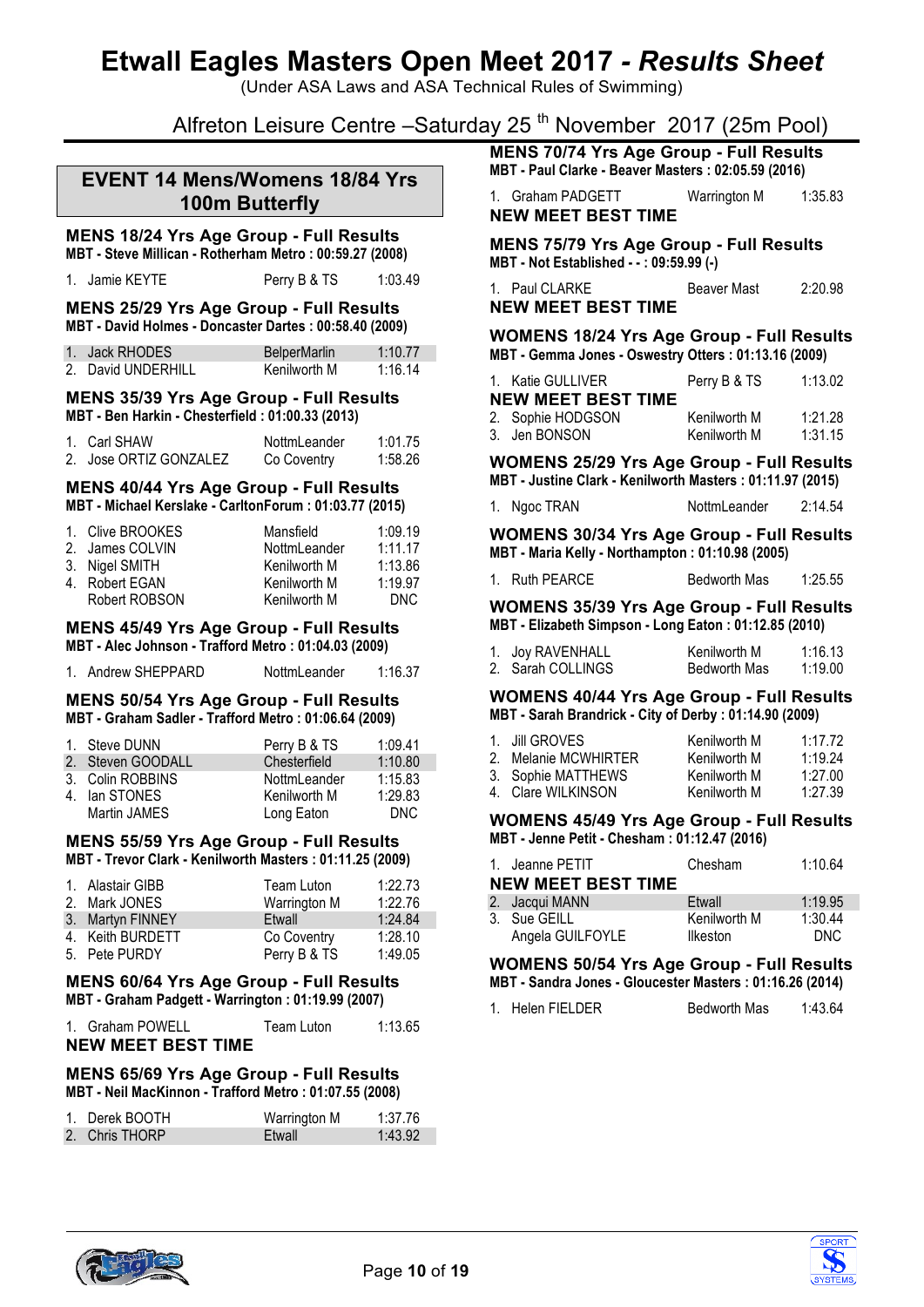(Under ASA Laws and ASA Technical Rules of Swimming)

# Alfreton Leisure Centre – Saturday 25<sup>th</sup> November 2017 (25m Pool)

## **EVENT 15 Womens 18/84 Yrs 25m Freestyle**

#### **18/24 Yrs Age Group - Full Results MBT - Rebecca Ward - City of Derby : 00:13.21 (2009)**

| Perry B & TS                                                                                | 13.67                                  |
|---------------------------------------------------------------------------------------------|----------------------------------------|
|                                                                                             | 13.77                                  |
| Kenilworth M                                                                                | 14.54                                  |
| Kenilworth M                                                                                | 14.61                                  |
| Pershore                                                                                    | 14.63                                  |
| <b>Bedworth Mas</b>                                                                         | 15.80                                  |
| 1. Katie GULLIVER<br>3. Jen BONSON<br>4. Sophie HODGSON<br>5. Alex DOBELL<br>6. Nicola KING | 2. Georgina GARDNER-STOCK N'wich Seals |

#### **25/29 Yrs Age Group - Full Results MBT - Justine Clark - Kenilworth M : 00:13.09 (2015)**

| 1. Zoe STRETTON<br>2. Julie TUCKER<br>3. Ali BALL<br>4. Alice EATON | Etwall<br><b>Bedworth Mas</b><br><b>Bedworth Mas</b><br>Worcester | 13.97<br>15.06<br>16.16<br>16.46 |
|---------------------------------------------------------------------|-------------------------------------------------------------------|----------------------------------|
|                                                                     |                                                                   |                                  |
|                                                                     |                                                                   |                                  |
| 5. Gill BALL                                                        | <b>Bedworth Mas</b>                                               | 16.69                            |
| 6. Ngoc TRAN                                                        | NottmLeander                                                      | 21.39                            |
| Jessica GIBSON                                                      | Etwall                                                            | DNC.                             |
|                                                                     |                                                                   |                                  |

#### **30/34 Yrs Age Group - Full Results MBT - Mel McWhirter - Kenilworth Masters : 00:13.36 (2007)**

| 1. Leanne ATKINS    | Long Eaton          | 13.67 |
|---------------------|---------------------|-------|
| 2. Ruth PEARCE      | <b>Bedworth Mas</b> | 15.52 |
| 3. Joanne GRIFFITHS | <b>Bedworth Mas</b> | 18.85 |
| Katherine LOKER     | Calv Bing           | DNC   |

#### **35/39 Yrs Age Group - Full Results**

#### **MBT - Mel McWhirter - Kenilworth Masters : 00:13.46 (2010)**

| 1. Sarah COLLINGS     | <b>Bedworth Mas</b> | 13.98 |
|-----------------------|---------------------|-------|
| 2. Jojo LATHAM        | Etwall              | 14.82 |
| 3. Joy RAVENHALL      | Kenilworth M        | 14.86 |
| 4. Joanne BEEDHAM     | Leicester Ma        | 16.93 |
| 5. Amanda SHARP       | <b>Bedworth Mas</b> | 18.84 |
| 6. Gwendalyn SKINGLEY | Team Luton          | 19.86 |

#### **40/44 Yrs Age Group - Full Results**

**MBT - Julie Gibson - Etwall Eagles : 00:13.65 (2008)**

| $1_{-}$        | Melanie MCWHIRTER        | Kenilworth M        | 13.78 |
|----------------|--------------------------|---------------------|-------|
| 2.             | <b>Jill GROVES</b>       | Kenilworth M        | 14.30 |
| 3.             | Sophie MATTHEWS          | Kenilworth M        | 14.51 |
| 4 <sub>1</sub> | Helen ROLLE              | Etwall              | 14.54 |
|                | 5. Clare WILKINSON       | Kenilworth M        | 15.22 |
|                | 6. Laura MATKIN          | <b>Bedworth Mas</b> | 15.39 |
|                | 7. Carolyn DYALL         | Etwall              | 15.87 |
|                | 8. Kerry HAMBLEN         | Etwall              | 16.09 |
|                | 9. Lisa STANSBIE         | Etwall              | 16.95 |
|                | 10. Samantha JOHNSON     | <b>Bedworth Mas</b> | 19.40 |
|                | 11. Helen BARNBY-PORRITT | Banbury             | 19.91 |

# **45/49 Yrs Age Group - Full Results**

**MBT - Nina Williams - East Leeds : 00:13.40 (2015)**

| 1. Joanne HILEY  | <b>Bedworth Mas</b> | 14.64 |
|------------------|---------------------|-------|
| 2. Rachel ADAMS  | Co Coventry         | 15.14 |
| 3. Sue GEILL     | Kenilworth M        | 15.67 |
| 4. Dee EDWARDS   | <b>Bedworth Mas</b> | 17.75 |
| 5. Joanne BUTLER | Banbury             | 18.31 |
| 6. Liz BURLEY    | <b>Boldmere</b>     | 22.16 |
|                  |                     |       |

# **50/54 Yrs Age Group - Full Results**

**MBT - Lindsay Gowland - Etwall Eagles : 00:13.67 (2010)**

| 1. Claire COVENTRY | Co Coventry         | 15.27 |
|--------------------|---------------------|-------|
| 2. Rachael NUNN    | Kenilworth M        | 15.48 |
| 3. Jane MCCARREN   | Leicester Ma        | 15.61 |
| 4. Claire KING     | <b>Bedworth Mas</b> | 16.18 |
| 5. Helen FIELDER   | <b>Bedworth Mas</b> | 16.61 |
| 6. Judith MCCARREN | Leicester Ma        | 17.83 |
| Rachael KNIGHT     | CarltonForum        | DNC.  |
|                    |                     |       |

#### **55/59 Yrs Age Group - Full Results**

#### **MBT - Lindsey Gowland - Etwall Eagles : 00:14.21 (2013)**

| 1. Kiyoko NAISH  | NottmLeander        | 16.55      |
|------------------|---------------------|------------|
| 2. Pav JACKSON   | Co Coventry         | 17.07      |
| 3. Carol BALL    | <b>Bedworth Mas</b> | 18.56      |
| Mary NEVILL      | Coalville           | <b>DNC</b> |
| Susan ARROWSMITH | NottmLeander        | <b>DNC</b> |
|                  |                     |            |

## **60/64 Yrs Age Group - Full Results**

**MBT - Rachel Barton - Trafford Metro : 00:14.90 (2008)**

| 1. Lindsey GOWLAND        | Etwall              | 14 41 |
|---------------------------|---------------------|-------|
| <b>NEW MEET BEST TIME</b> |                     |       |
| 2. Ann WHFFLFR            | <b>Bedworth Mas</b> | 21.01 |
| 3. Janice APPLETON        | Banbury             | 23.20 |

# **65/69 Yrs Age Group - Full Results**

**MBT - Mary Holland - Long Eaton : 00:17.32 (2015)**

| 1. Jennifer MERRITT       | Spondon Mast | 16.65 |
|---------------------------|--------------|-------|
| <b>NEW MEET BEST TIME</b> |              |       |
| 2. Pauline INWOOD         | Co Derby     | 17.71 |
| 3. Anne RUSSELL           | Banbury      | 18.85 |
| 4. Susan CUMMINGS         | Banbury      | 19.00 |

### **70/74 Yrs Age Group - Full Results**

**MBT - Mary Holland - Long Eaton : 00:18.34 (2016)**

1. Barbara LEGG Banbury 21.32

# **EVENT 16 Mens 18/84 Yrs 25m Freestyle**

## **18/24 Yrs Age Group - Full Results**

**MBT - Alistair Crawford - Rotherham Metro : 00:11.04 (2008)**

| 1. Jamie KEYTE       | Perry B & TS | 11.41 |
|----------------------|--------------|-------|
| 2. Pete BRIGGS       | Ftwall       | 13.13 |
| 3. Hessam GHAZIZADEH | Perry B & TS | 14.82 |

#### **25/29 Yrs Age Group - Full Results MBT - Michael Dakin - City of Derby : 00:10.86 (2014)**

| 1. Matthew LEES    | Rochdale            | 12 47 |
|--------------------|---------------------|-------|
| 2. Jack RHODES     | <b>BelperMarlin</b> | 13.50 |
| 3. David UNDERHILL | Kenilworth M        | 13.63 |

#### **35/39 Yrs Age Group - Full Results MBT - Ben Harkin - Chesterfield : 00:11.61 (2013)**

| 1. David HOLLAND       | Etwall              | 11.91 |
|------------------------|---------------------|-------|
| 2. Gregan CLARKSON     | <b>Hull Masters</b> | 13.46 |
| 3. Joel VEGA FLORES    | <b>Bedworth Mas</b> | 13.87 |
| 4. Andy CASTLE         | Etwall              | 15.77 |
| 5. Jose ORTIZ GONZALEZ | Co Coventry         | 20.14 |
| Mick COLEMAN           | Wellingboro         | DNC   |
|                        |                     |       |



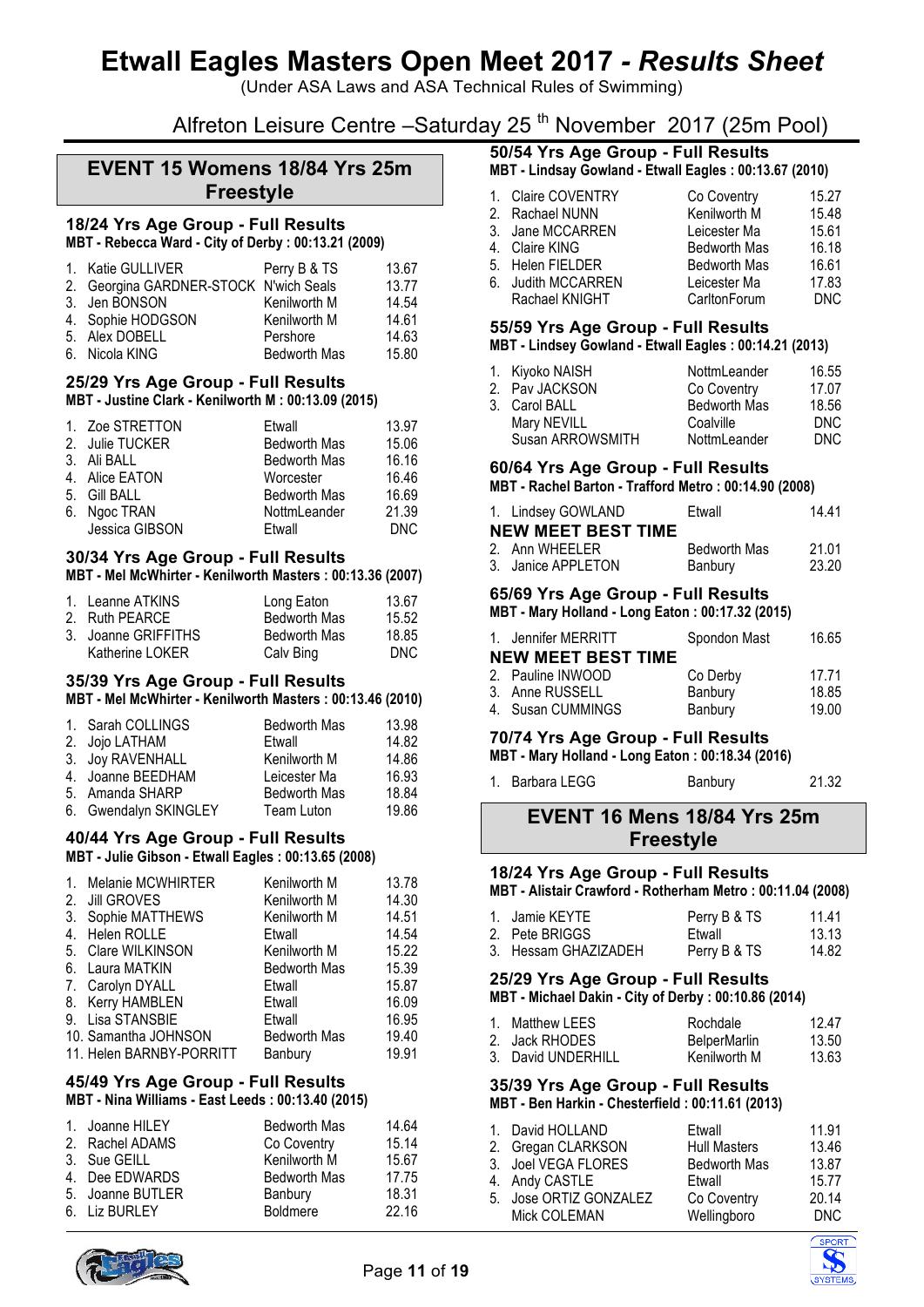(Under ASA Laws and ASA Technical Rules of Swimming)

# Alfreton Leisure Centre –Saturday 25<sup>th</sup> November 2017 (25m Pool)

#### **40/44 Yrs Age Group - Full Results MBT - Michael Kerslake - Carlton Forum : 00:12.01 (2016)**

| 1. Jim MASKREY         | <b>BelperMarlin</b> | 12.14      |
|------------------------|---------------------|------------|
| 2. Christopher JOHNSON | Co Derby            | 13.45      |
| 3. Nigel SMITH         | Kenilworth M        | 13.61      |
| 4. Robert EGAN         | Kenilworth M        | 14.27      |
| 5. Neil SYMONS         | Co Coventry         | 16.81      |
| Robert ROBSON          | Kenilworth M        | <b>DNC</b> |
| Gavin BROOKES          | BelperMarlin        | DQ ST      |

#### **45/49 Yrs Age Group - Full Results MBT - Paul Clemence - East Leeds : 00:11.65 (2015)**

| 1. Carl MANN      | Ftwall              | 13.00 |
|-------------------|---------------------|-------|
| 2. Andrew MACKAY  | <b>Bedworth Mas</b> | 13.73 |
| 3. Desmond BURLEY | <b>Boldmere</b>     | 14.01 |
| 4. Matt HUMPHRIES | Warrington M        | 16.48 |

### **50/54 Yrs Age Group - Full Results**

#### **MBT - Alan Jones - Trafford Metro : 00:12.82 (2008)**

| 1. Simon EDWARDS          | CarltonForum        | 12.40      |
|---------------------------|---------------------|------------|
| <b>NEW MEET BEST TIME</b> |                     |            |
| 2. Andrew BENNETT         | Warrington M        | 12.49      |
| 3. Ian STONES             | Kenilworth M        | 14.27      |
| 4. Andy TURNER            | <b>Bedworth Mas</b> | 16.38      |
| Martin JAMES              | Long Eaton          | <b>DNC</b> |
| Stephen FELL              | Spondon Mast        | DQ ST      |

#### **55/59 Yrs Age Group - Full Results MBT - Andrew Burnes - Long Eaton : 00:12.89 (2013)**

| 1. David BRADFORD  | Etwall              | 13.83 |
|--------------------|---------------------|-------|
| 2. Clive GREATHEAD | <b>Bedworth Mas</b> | 14.07 |
| 3. Gareth PARKER   | <b>Bedworth Mas</b> | 14.23 |
| 4. Alastair GIBB   | Team Luton          | 15.34 |
| 5. Stuart NUNN     | Kenilworth M        | 15.43 |
| 6. Mark JONES      | Warrington M        | 15.54 |
| 7. Keith BURDETT   | Co Coventry         | 16.09 |

#### **60/64 Yrs Age Group - Full Results MBT - Derek Booth - Halton : 00:14.08 (2010)**

| 1. Graham POWELL   | Team Luton          | 14.49 |
|--------------------|---------------------|-------|
| 2. Bob WHEELER     | <b>Bedworth Mas</b> | 15.10 |
| 3. Richard WOODALL | Ftwall              | 16.59 |
| 4. John EDWARDS    | Halton              | 17.51 |

#### **65/69 Yrs Age Group - Full Results MBT - Neil Mackinnon - Trafford Metro : 00:13.83 (2009)**

| 1. Derek BOOTH    | Warrington M | 15.49 |
|-------------------|--------------|-------|
| 2. Danny ROBERTS  | Co Sheffield | 15.77 |
| 3. Keith ROTHWELL | Arfon        | 16.81 |

## **70/74 Yrs Age Group - Full Results MBT - Arther Lowe - Kenilworth Masters : 00:14.79 (2007)**

| <b>William SAMPSON</b> | Melton M'bry | <b>DNC</b> |
|------------------------|--------------|------------|
|                        |              |            |

#### **75/79 Yrs Age Group - Full Results MBT - Ted Evans - City of Derby : 00:15.94 (2010)**

| 1. Paul CLARKE | <b>Beaver Mast</b> | 19.14 |
|----------------|--------------------|-------|

# **80/84 Yrs Age Group - Full Results**

**MBT - Not Established - - : 09:59.99 (-)**

| 1. Ted EVANS              | Co Derby | 19.36 |
|---------------------------|----------|-------|
| <b>NEW MEET BEST TIME</b> |          |       |

## **EVENT 17 Womens 18/84 Yrs 50m Breaststroke**

## **18/24 Yrs Age Group - Full Results**

**MBT - Christine Hawkrigg - City of Derby : 00:37.12 (2005)**

| 1. Georgina GARDNER-STOCK N'wich Seals |              | 38.96 |
|----------------------------------------|--------------|-------|
| 2. Sophie HODGSON                      | Kenilworth M | 42 74 |
| 3. Jen BONSON                          | Kenilworth M | 44.64 |

# **25/29 Yrs Age Group - Full Results**

**MBT - Laura Sims - Dove Valley : 00:37.29 (2005)**

| 1. Kirsty DUROSE    | <b>BelperMarlin</b> | 38.43 |
|---------------------|---------------------|-------|
| 2. Zoe STRETTON     | Etwall              | 39.77 |
| 3. Ali BALL         | <b>Bedworth Mas</b> | 45.80 |
| 4. Charlotte HOWARD | Etwall              | 50.26 |
| 5. Ngoc TRAN        | NottmLeander        | 53.00 |

# **30/34 Yrs Age Group - Full Results**

**MBT - Lisa Poole - Chesterfield : 00:36.74 (2015)**

| 1. Amy KONOWALIK | NottmLeander | 37.02 |
|------------------|--------------|-------|
| Katherine LOKER  | Calv Bing    | DNC.  |

### **35/39 Yrs Age Group - Full Results**

**MBT - Sharon Lock - Melton Mowbray : 00:37.08 (2005)**

| 1. Sarah COLLINGS     | <b>Bedworth Mas</b> | 40.99   |
|-----------------------|---------------------|---------|
| 2. Jojo LATHAM        | Etwall              | 42.00   |
| 3. Joy RAVENHALL      | Kenilworth M        | 46.35   |
| 4. Gwendalyn SKINGLEY | Team Luton          | 50.15   |
| 5. Joanne BEEDHAM     | Leicester Ma        | 51.92   |
| 6. Amanda SHARP       | <b>Bedworth Mas</b> | 1:01.08 |

# **40/44 Yrs Age Group - Full Results**

**MBT - Sharon Lock - Melton M'bry : 00:38.24 (2012)**

|    | 1. Clare WILKINSON        | Kenilworth M        | 37.94 |
|----|---------------------------|---------------------|-------|
|    | <b>NEW MEET BEST TIME</b> |                     |       |
|    | 2. Sarah BROOKSBANK       | Leic Peng           | 40.71 |
|    | 3. Jill GROVES            | Kenilworth M        | 41.52 |
|    | 4. Sophie MATTHEWS        | Kenilworth M        | 41.59 |
|    | 5. Lisa STANSBIE          | Etwall              | 46.31 |
| 6. | Laura MATKIN              | <b>Bedworth Mas</b> | 48.51 |
|    | 7. Helen BARNBY-PORRITT   | Banbury             | 50.69 |

#### **45/49 Yrs Age Group - Full Results MBT - Sharon Lock - Melton M'bry : 00:39.08 (2014)**

| 1. Nicky OWEN    | <b>BelperMarlin</b> | 40.99 |
|------------------|---------------------|-------|
| 2. Joanne HILEY  | <b>Bedworth Mas</b> | 44.15 |
| 3. Kaye LEACH    | NottmLeander        | 44.43 |
| 4. Sue GEILL     | Kenilworth M        | 47.74 |
| 5. Dee EDWARDS   | <b>Bedworth Mas</b> | 48.77 |
| 6. Joanne BUTLER | Banbury             | 50.10 |
| 7. Liz BURLEY    | <b>Boldmere</b>     | 53.92 |



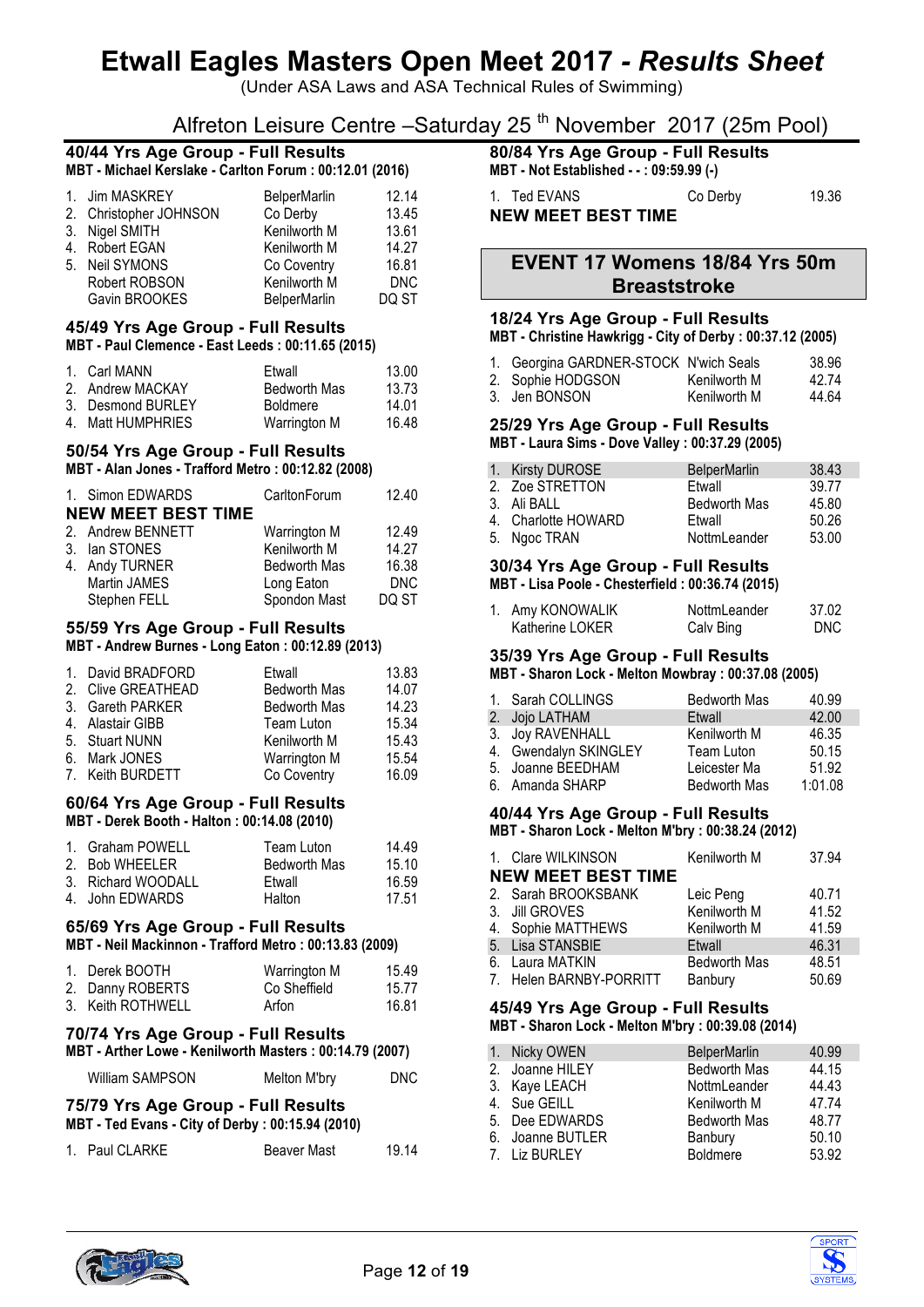(Under ASA Laws and ASA Technical Rules of Swimming)

Alfreton Leisure Centre –Saturday 25<sup>th</sup> November 2017 (25m Pool)

#### **50/54 Yrs Age Group - Full Results MBT - Julie Hoyle - East Leeds : 00:40.32 (2016)**

| 1. Jane MCCARREN | Leicester Ma | 41.55 |
|------------------|--------------|-------|
| 2. Rachael NUNN  | Kenilworth M | 42.62 |
| Rachael KNIGHT   | CarltonForum | DNC.  |
| Claire COVENTRY  | Co Coventry  | DO ST |

#### **55/59 Yrs Age Group - Full Results MBT - Jennifer Merritt - Spondon Masters : 00:41.21 (2007)**

| 1. Karen STACEY   | Kenilworth M | 42.78 |
|-------------------|--------------|-------|
| 2. Pav JACKSON    | Co Coventry  | 47.18 |
| 3. Maggi TUCK     | Long Eaton   | 48.01 |
| 4. Janet BRIGGS   | Etwall       | 52.95 |
| 5. Julie PHILLIPS | Long Eaton   | 54.38 |

#### **60/64 Yrs Age Group - Full Results MBT - Jennifer Merritt - Spondon Masters : 00:43.00 (2011)**

| 1. Janice APPLETON | <b>Banbury</b> | 1:05.66 |
|--------------------|----------------|---------|

### **65/69 Yrs Age Group - Full Results MBT - Jennifer Merritt - Spondon Masters : 00:43.68 (2016)**

| 1. Jennifer MERRITT | Spondon Mast | 45.56 |
|---------------------|--------------|-------|
| 2. Anne RUSSELL     | Banbury      | 52.17 |
| 3. Susan CUMMINGS   | Banbury      | 53.76 |

## **70/74 Yrs Age Group - Full Results**

**MBT - Myrna Taylor - Blackpool : 00:52.83 (2007)**

| 1. Barbara LEGG | Banbury | 58.67 |
|-----------------|---------|-------|
|                 |         |       |

# **EVENT 18 Mens 18/84 Yrs 50m Breaststroke**

### **18/24 Yrs Age Group - Full Results**

**MBT - Ben Raybould - Chesterfield : 00:32.20 (2012)**

#### 1. Pete BRIGGS Etwall 43.18

#### **25/29 Yrs Age Group - Full Results MBT - David Sankey - Long Eaton : 00:31.17 (2009)**

| 1. Christopher HOWE | Leicester Ma        | 32.30 |
|---------------------|---------------------|-------|
| 2. David UNDERHILL  | Kenilworth M        | 39.19 |
| 3. Jack RHODES      | <b>BelperMarlin</b> | 42.46 |

# **30/34 Yrs Age Group - Full Results**

**MBT - Stuart Hamer - Lincoln Vulcans : 00:30.67 (2007)**

| 1. Martin LEWIS | Asa Temp 2   | 39.79 |
|-----------------|--------------|-------|
| Graham ASPINALL | NottmLeander | DNC.  |

### **35/39 Yrs Age Group - Full Results**

**MBT - Carl Shaw - Nottingham Leander : 00:31.61 (2016)**

| 1. Carl SHAW              | NottmLeander        | 31.27 |
|---------------------------|---------------------|-------|
| <b>NEW MEET BEST TIME</b> |                     |       |
| 2. Yury BOCHARNIKOV       | Co Derby            | 34.94 |
| 3. Matt TOOGOOD           | TelfordAqua         | 38.11 |
| 4. Joel VEGA FLORES       | <b>Bedworth Mas</b> | 41.37 |
| 5. Andy CASTLE            | Etwall              | 52.33 |

# **40/44 Yrs Age Group - Full Results**

**MBT - Rob Robson - Kenilworth Masters : 00:32.72 (2014)**

| 1. James COLVIN        | NottmLeander        | 34.88      |
|------------------------|---------------------|------------|
| 2. Jim MASKREY         | <b>BelperMarlin</b> | 36.07      |
| 3. Christopher JOHNSON | Co Derby            | 36.99      |
| 4. Robert EGAN         | Kenilworth M        | 38.20      |
| 5. Nigel SMITH         | Kenilworth M        | 38.21      |
| 6. Adam MARCH          | Matlock             | 38.62      |
| 7. Steve CHAMBERLAIN   | Etwall              | 41.75      |
| 8. Andrew OLD          | Bebington           | 42.58      |
| Robert ROBSON          | Kenilworth M        | <b>DNC</b> |

#### **45/49 Yrs Age Group - Full Results MBT - Paul Clemence - East Leeds : 00:32.95 (2016)**

| 1. Desmond BURLEY<br>2. Andrew SHEPPARD | <b>Boldmere</b><br>NottmLeander | 37.61<br>38.50 |
|-----------------------------------------|---------------------------------|----------------|
| 3. Dean MCQUADE                         | Co Coventry                     | 41.36          |
| 4. Gary THOMAS                          | Corby                           | 41.73          |
| 5. Matt HUMPHRIES                       | Warrington M                    | 45.43          |

#### **50/54 Yrs Age Group - Full Results MBT - Neville Barton - Aquabears : 00:34.10 (2006)**

| 1. Michael BRETT  | <b>BelperMarlin</b> | 35.75 |
|-------------------|---------------------|-------|
| 2. Simon EDWARDS  | CarltonForum        | 36.98 |
| 3. Steven GOODALL | Chesterfield        | 38.10 |
| 4. Colin ROBBINS  | NottmLeander        | 39.01 |
| 5. Dave DANIELS   | Etwall              | 39.66 |
| 6. Stephen FELL   | Spondon Mast        | 46.10 |
| 7. Ian STONES     | Kenilworth M        | 46.18 |
|                   |                     |       |

### **55/59 Yrs Age Group - Full Results**

**MBT - Trevor Clark - Kenilworth Masters : 00:37.69 (2009)**

| 1. Clive GREATHEAD | <b>Bedworth Mas</b> | 40.03 |
|--------------------|---------------------|-------|
| 2. Mark JONES      | Warrington M        | 42.54 |
| 3. Pete PURDY      | Perry B & TS        | 45.72 |
| 4. Keith BURDETT   | Co Coventry         | 50.70 |

#### **60/64 Yrs Age Group - Full Results MBT - Frank Stoney - City of Coventry : 00:37.81 (2010)**

| 1. Rob STEEL       | NottmLeander  | 41.08 |
|--------------------|---------------|-------|
| 2. Graham POWELL   | Team Luton    | 41 17 |
| 3. John EDWARDS    | Halton        | 48.61 |
| 4. Richard WOODALL | <b>Etwall</b> | 52.80 |

# **65/69 Yrs Age Group - Full Results**

**MBT - Neil Mackinnon - Trafford Metro : 00:40.53 (2009)**

| 1. Keith ROTHWELL | Arfon  | 46.79 |
|-------------------|--------|-------|
| 2. Ray MARSHALL   | Halton | 55.12 |

#### **75/79 Yrs Age Group - Full Results MBT - Ted Evans - City of Derby : 00:48.92 (2011)**

1. Peter HARDING Truro City 1:04.24

**80/84 Yrs Age Group - Full Results MBT - Not Established - - : 09:59.99 (-)**

| 1. Ted EVANS              | Co Derby | 1:01.27 |
|---------------------------|----------|---------|
| <b>NEW MEET BEST TIME</b> |          |         |



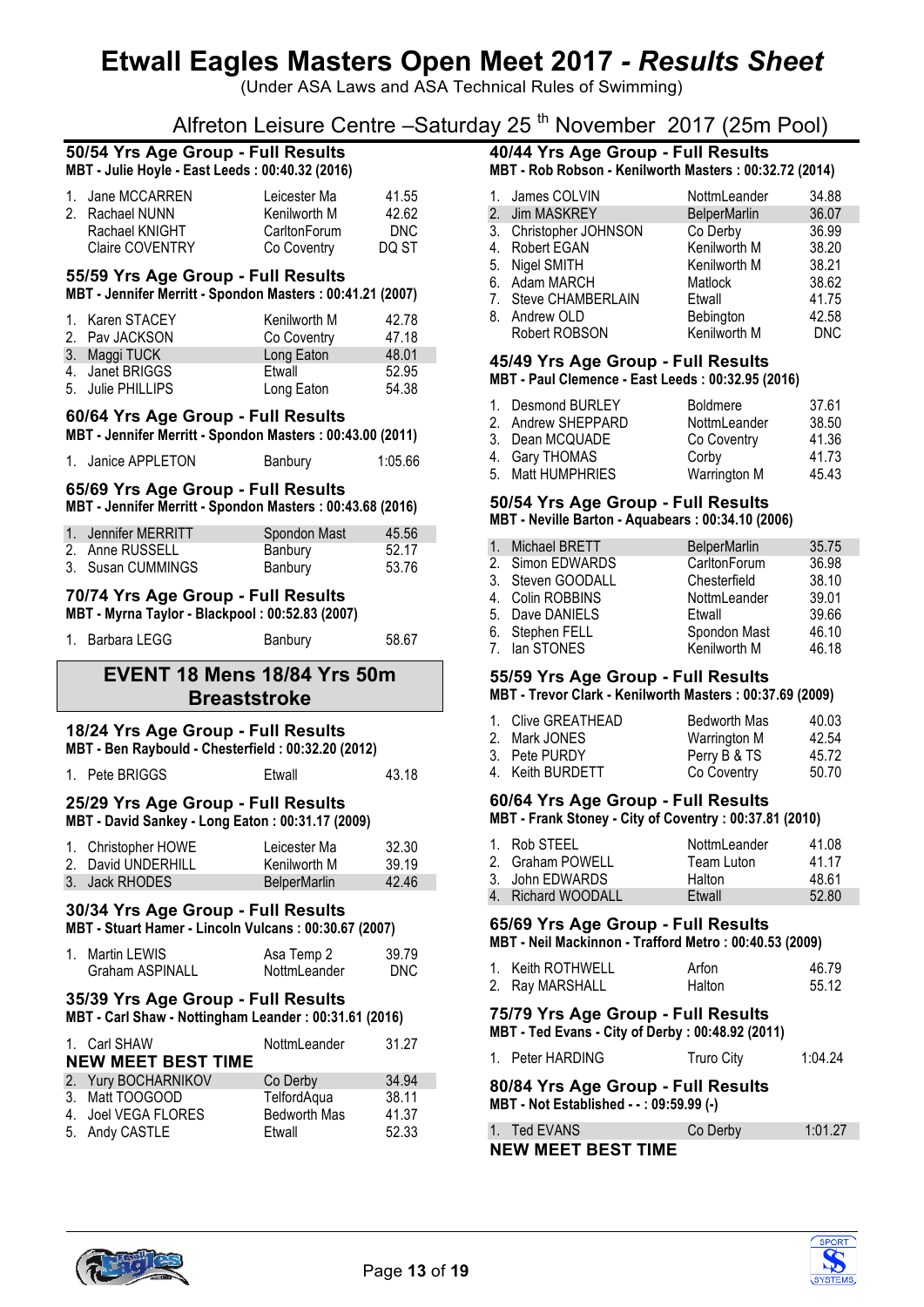(Under ASA Laws and ASA Technical Rules of Swimming)

Alfreton Leisure Centre –Saturday 25<sup>th</sup> November 2017 (25m Pool)

## **EVENT 19 Mens/Womens 18/84 Yrs 100m Backstroke**

#### **MENS 18/24 Yrs Age Group - Full Results MBT - Steve Millican - Rotherham Metro : 01:01.85 (2009)**

1. Jonny HIGHAM NottmLeander 1:01.09 **NEW MEET BEST TIME**

#### **MENS 25/29 Yrs Age Group - Full Results MBT - David Holmes - Doncaster Dartes : 01:01.56 (2009)**

1. David UNDERHILL Kenilworth M 1:21.39

#### **MENS 35/39 Yrs Age Group - Full Results MBT - Alex Thurston - Nottingham Leander : 01:00.93 (2016)**

| 1. Gregan CLARKSON | <b>Hull Masters</b> | 1:20.09 |
|--------------------|---------------------|---------|
|                    |                     |         |

#### **MENS 40/44 Yrs Age Group - Full Results MBT - Michael Kerslake - CarltonForum : 01:00.88 (2016)**

| 1. James COLVIN      | <b>NottmLeander</b> | 1:14.05 |
|----------------------|---------------------|---------|
| 2. Christopher ROLLE | Etwall              | 1:14.11 |
| 3. Nigel SMITH       | Kenilworth M        | 1:17.76 |
| 4. Robert EGAN       | Kenilworth M        | 1:22.82 |
| Robert ROBSON        | Kenilworth M        | DNC.    |

#### **MENS 50/54 Yrs Age Group - Full Results MBT - Steve Burcham - Kenilworth Masters : 01:08.26 (2007)**

| 1. Simon EDWARDS  | CarltonForum | 1:13.50 |
|-------------------|--------------|---------|
| 2. Steven GOODALL | Chesterfield | 1:28.14 |
| 3. Ian STONES     | Kenilworth M | 1:29.50 |

#### **MENS 55/59 Yrs Age Group - Full Results MBT - Trevor Clark - Kenilworth Masters : 01:14.84 (2009)**

| 1. Mark JONES    | Warrington M | 1:22.98 |
|------------------|--------------|---------|
| 2. Alastair GIBB | Team Luton   | 1:23.19 |
| 3. Keith BURDETT | Co Coventry  | 1:31.56 |

#### **MENS 65/69 Yrs Age Group - Full Results MBT - Neil MacKinnon - Trafford Metro : 01:25.78 (2008)**

| 1. Chris THORP    | Etwall | 1:39.21 |
|-------------------|--------|---------|
| 2. Keith ROTHWELL | Arfon  | 1:53.82 |

#### **MENS 70/74 Yrs Age Group - Full Results MBT - Arthur Lowe - Kenilworth Masters : 01:29.31 (2007)**

| 1. Graham PADGETT         | Warrington M | 1:27.90 |
|---------------------------|--------------|---------|
| <b>NEW MEET BEST TIME</b> |              |         |

#### **WOMENS 18/24 Yrs Age Group - Full Results MBT - Terianne Sutton - Melton Mowbray : 01:12.22 (2008)**

| 1. Alex DOBELL    | Pershore     | 1:18.25 |
|-------------------|--------------|---------|
| 2. Sophie HODGSON | Kenilworth M | 1:19.90 |
| 3. Jen BONSON     | Kenilworth M | 1:30.31 |
| Katie GULLIVER    | Perry B & TS | DNC.    |

#### **WOMENS 25/29 Yrs Age Group - Full Results MBT - Katie Loker - Calverton Bingham : 01:09.37 (2011)**

| 1. Emma CARTER | NottmLeander        | 1:12.75 |
|----------------|---------------------|---------|
| 2. Gill BALL   | <b>Bedworth Mas</b> | 1:38.52 |
| 3. Ngoc TRAN   | NottmLeander        | 2:02.04 |

#### **WOMENS 30/34 Yrs Age Group - Full Results MBT - Steph Brakespear - Nottm Leander : 01:12.86 (2008)**

| 1. Ruth PEARCE   | <b>Bedworth Mas</b> | 1:26.95    |
|------------------|---------------------|------------|
| Joanne GRIFFITHS | Bedworth Mas        | <b>DNC</b> |

#### **WOMENS 35/39 Yrs Age Group - Full Results MBT - Sarah Collings - Bedworth Masters : 01:11.33 (2016)**

| 1. Sarah COLLINGS   | <b>Bedworth Mas</b> | 1:12.66 |
|---------------------|---------------------|---------|
| 2. Lorna DASHFIELD  | <b>BelperMarlin</b> | 1:17.93 |
| 3. Joy RAVENHALL    | Kenilworth M        | 1:21.36 |
| 4. Rhiannon SCOTTER | Leicester Ma        | 1:32.89 |

#### **WOMENS 40/44 Yrs Age Group - Full Results MBT - Jill Groves - Kenilworth Masters : 01:15.11 (2016)**

| 1. Melanie MCWHIRTER | Kenilworth M | 1:19.57 |
|----------------------|--------------|---------|
| 2. Jill GROVES       | Kenilworth M | 1:20.59 |
| 3. Sophie MATTHEWS   | Kenilworth M | 1:25.50 |
| 4. Kerry HAMBLEN     | Etwall       | 1:27.06 |
| 5. Clare WILKINSON   | Kenilworth M | 1:28.11 |

#### **WOMENS 45/49 Yrs Age Group - Full Results MBT - Philippa Rickard - East Leeds : 01:15.99 (2016)**

| 1. Jennifer POWELL | Perry B & TS | 1:20.53 |
|--------------------|--------------|---------|
| 2. Sue GEILL       | Kenilworth M | 1:24.70 |
| Nina WILLIAMS      | East Leeds   | DNC.    |

**WOMENS 50/54 Yrs Age Group - Full Results MBT - Ruth Lowe - Etwall Eagles : 01:23.51 (2007)**

| 1. Helen READER           | Co Derby    | 1:20.31 |
|---------------------------|-------------|---------|
| <b>NEW MEET BEST TIME</b> |             |         |
| 2. Claire COVENTRY        | Co Coventry | 1:47.51 |

#### **WOMENS 55/59 Yrs Age Group - Full Results MBT - Rachel Barton - Aquabears : 01:22.50 (2006)**

| 1. Carol BALL    | <b>Bedworth Mas</b> | 1:44.37 |
|------------------|---------------------|---------|
| Susan ARROWSMITH | NottmLeander        | DNC.    |

**WOMENS 60/64 Yrs Age Group - Full Results MBT - Pauline Inwood - City of Derby : 01:32.60 (2012)**

| 1. Janice APPLETON |         | 2:18.04 |
|--------------------|---------|---------|
|                    | Banbury |         |
|                    |         |         |

#### **WOMENS 65/69 Yrs Age Group - Full Results MBT - Susan Cummings - Banbury : 01:43.23 (2016)**

| 1. Pauline INWOOD         | Co Derby | 1:38.00 |
|---------------------------|----------|---------|
| <b>NEW MEET BEST TIME</b> |          |         |
| 2. Susan CUMMINGS         | Banbury  | 1:44.32 |



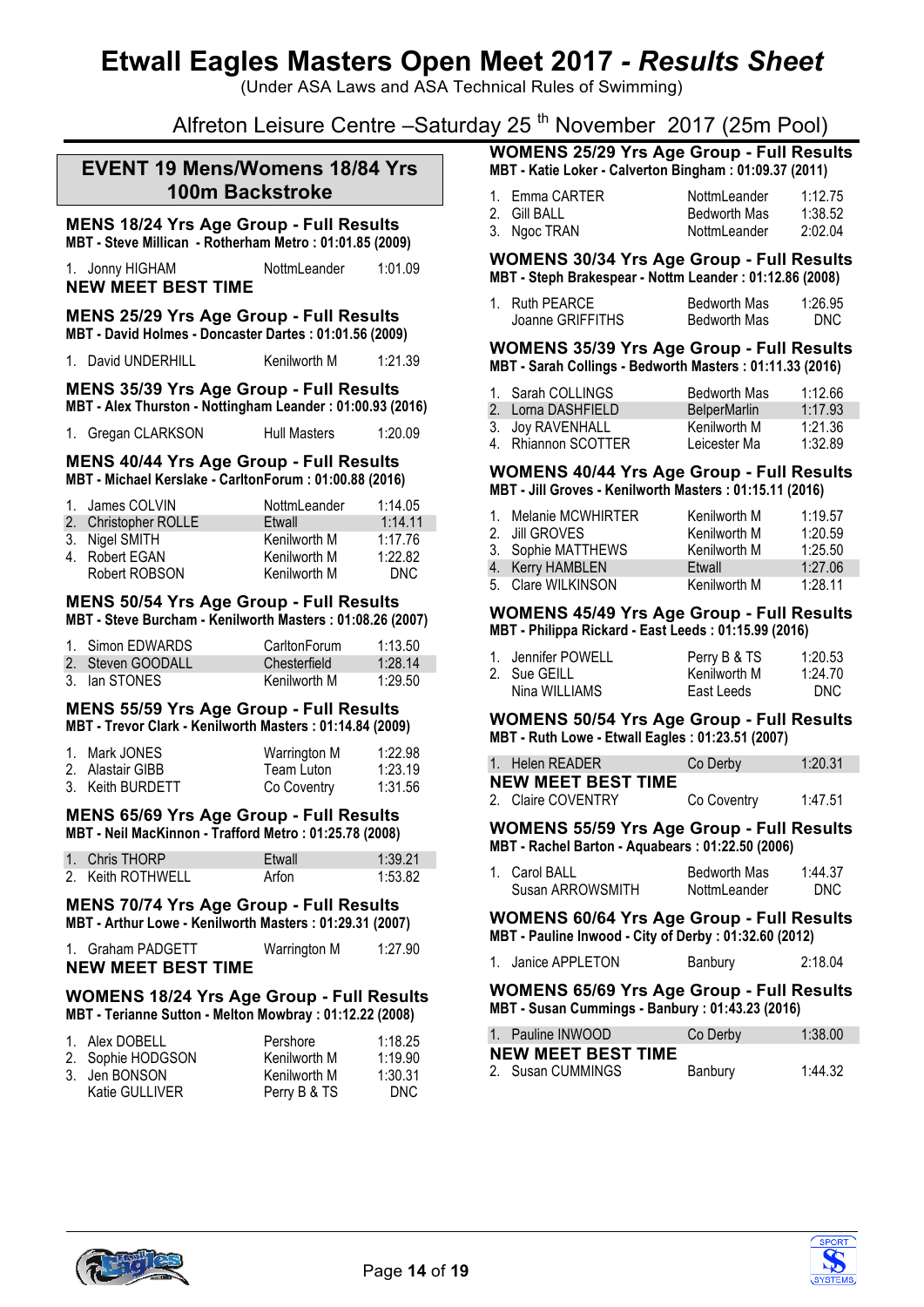(Under ASA Laws and ASA Technical Rules of Swimming)

# Alfreton Leisure Centre – Saturday 25<sup>th</sup> November 2017 (25m Pool)

# **EVENT 20 Womens 18/84 Yrs 25m Butterfly**

# **18/24 Yrs Age Group - Full Results**

**MBT - Jannine Ancian - City of Coventry : 00:13.33 (2010)**

| 1. Katie GULLIVER | Perry B & TS        | 14.50                                  |
|-------------------|---------------------|----------------------------------------|
|                   |                     | 14.94                                  |
| 3. Alex DOBELL    | Pershore            | 15.79                                  |
| 4. Sophie HODGSON | Kenilworth M        | 16.39                                  |
| 5. Jen BONSON     | Kenilworth M        | 16.49                                  |
| 6. Nicola KING    | <b>Bedworth Mas</b> | 20.01                                  |
| 7. Helen ROBBINS  | NottmLeander        | 22.37                                  |
|                   |                     | 2. Georgina GARDNER-STOCK N'wich Seals |

#### **25/29 Yrs Age Group - Full Results**

**MBT - Lucy Lloyd-Roach - Trafford Metro : 00:14.04 (2009)**

| 1. Julie TUCKER | <b>Bedworth Mas</b> | 15.53 |
|-----------------|---------------------|-------|
| 2. Ngoc TRAN    | NottmLeander        | 23.70 |

# **30/34 Yrs Age Group - Full Results**

**MBT - Aimee Ramm - Loughborough Town : 00:13.37 (2014)**

| 1. Ruth PEARCE   | Bedworth Mas | 16.89 |
|------------------|--------------|-------|
| Joanne GRIFFITHS | Bedworth Mas | DNC.  |
| Katherine LOKER  | Calv Bing    | DNC.  |

### **35/39 Yrs Age Group - Full Results**

**MBT - Jill Groves - Kenilworth Masters : 00:14.69 (2013)**

| 1. Joy RAVENHALL      | Kenilworth M        | 15.58 |
|-----------------------|---------------------|-------|
| 2. Sarah COLLINGS     | <b>Bedworth Mas</b> | 15.79 |
| 3. Gwendalyn SKINGLEY | Team Luton          | 21 47 |
| 4. Amanda SHARP       | <b>Bedworth Mas</b> | 25.08 |

#### **40/44 Yrs Age Group - Full Results MBT - Mel McWhirter - Kenilworth Masters : 00:14.69 (2013)**

| 1. Melanie MCWHIRTER | Kenilworth M        | 14.97 |
|----------------------|---------------------|-------|
| 2. Helen ROLLE       | Etwall              | 15.31 |
| 3. Jill GROVES       | Kenilworth M        | 15.63 |
| 4. Sophie MATTHEWS   | Kenilworth M        | 16.82 |
| 5. Clare WILKINSON   | Kenilworth M        | 16.89 |
| 6. Laura MATKIN      | <b>Bedworth Mas</b> | 17.11 |
| 7. Carolyn DYALL     | Etwall              | 17.65 |
| 8. Lisa STANSBIE     | Etwall              | 19.59 |

### **45/49 Yrs Age Group - Full Results**

**MBT - Suzanne Linton - Kenilworth Masters : 00:15.29 (2008)**

| 1. Joanne HILEY           | <b>Bedworth Mas</b> | 15.23 |
|---------------------------|---------------------|-------|
| <b>NEW MEET BEST TIME</b> |                     |       |
| 2. Rachel ADAMS           | Co Coventry         | 17.01 |
| 3. Sue GEILL              | Kenilworth M        | 17.32 |
| 4. Dee EDWARDS            | <b>Bedworth Mas</b> | 17.51 |
| Joanne ALEXANDER          | Kenilworth M        | DNC.  |

# **50/54 Yrs Age Group - Full Results**

**MBT - Lindsey Gowland - Etwall Eagles : 00:14.84 (2011)**

| 1. Helen FIELDER   | <b>Bedworth Mas</b> | 17.38 |
|--------------------|---------------------|-------|
| 2. Claire KING     | <b>Bedworth Mas</b> | 18.44 |
| 3. Claire COVENTRY | Co Coventry         | 18.68 |
| Rachael KNIGHT     | CarltonForum        | DNC.  |

# **55/59 Yrs Age Group - Full Results**

**MBT - Lindsey Gowland - Etwall Eagles : 00:14.94 (2014)**

| 1. Kiyoko NAISH   | NottmLeander | 18.51 |
|-------------------|--------------|-------|
| 2. Pav JACKSON    | Co Coventry  | 19.45 |
| 3. Julie PHILLIPS | Long Eaton   | 22.30 |

### **60/64 Yrs Age Group - Full Results**

**MBT - Rachel Barton - Trafford Metro : 00:15.98 (2008)**

| 1. Lindsey GOWLAND        | Ftwall | 15.70 |
|---------------------------|--------|-------|
| <b>NEW MEET BEST TIME</b> |        |       |

#### **65/69 Yrs Age Group - Full Results**

**MBT - Jennifer Merritt - Spondon Masters : 00:18.73 (2016)**

| 1. Jennifer MERRITT | Spondon Mast | 18.82 |
|---------------------|--------------|-------|
| 2. Pauline INWOOD   | Co Derby     | 23.02 |
| 3. Susan CUMMINGS   | Banbury      | 26.39 |

## **EVENT 21 Mens 18/84 Yrs 25m Butterfly**

#### **18/24 Yrs Age Group - Full Results**

**MBT - Alistair Crawford - Rotherham Metro : 00:11.90 (2008)**

| 1. Jamie KEYTE       | Perry B & TS | 12.57 |
|----------------------|--------------|-------|
| 2. Pete BRIGGS       | Etwall       | 15.23 |
| 3. Hessam GHAZIZADEH | Perry B & TS | 15.98 |

#### **25/29 Yrs Age Group - Full Results**

**MBT - David Holmes - Doncaster Dartes : 00:11.56 (2009)**

| 1. Matthew LEES    | Rochdale            | 13.30 |
|--------------------|---------------------|-------|
| 2. Jack RHODES     | <b>BelperMarlin</b> | 14.89 |
| 3. David UNDERHILL | Kenilworth M        | 15.60 |

# **35/39 Yrs Age Group - Full Results**

|  | MBT - Ben Harkin - Chesterfield: 00:12.00 (2013) |  |  |
|--|--------------------------------------------------|--|--|
|  |                                                  |  |  |

| 1. David HOLLAND       | Etwall              | 13.07 |
|------------------------|---------------------|-------|
| 2. Joel VEGA FLORES    | <b>Bedworth Mas</b> | 15.76 |
| 3. Jose ORTIZ GONZALEZ | Co Coventry         | 23.29 |
| Mick COLEMAN           | Wellingboro         | DNC.  |

## **40/44 Yrs Age Group - Full Results**

**MBT - Nils Ruldolph - Rostock (Germany) : 00:12.39 (2006)**

| 1. Jim MASKREY | <b>BelperMarlin</b> | 13.01 |
|----------------|---------------------|-------|
| 2. Nigel SMITH | Kenilworth M        | 14.38 |
| 3. Robert EGAN | Kenilworth M        | 15.70 |
| Robert ROBSON  | Kenilworth M        | DNC.  |

### **45/49 Yrs Age Group - Full Results**

**MBT - Paul Clemence - East Leeds : 00:12.39 (2015)**

| 1. Carl MANN     | Ftwall              | 14.07 |
|------------------|---------------------|-------|
| 2. Andrew MACKAY | <b>Bedworth Mas</b> | 15.03 |
| 3. Dean MCQUADE  | Co Coventry         | 16.41 |

#### **50/54 Yrs Age Group - Full Results MBT - Mike Brett - Belpher Marlins : 00:13.40 (2016)**

| 1. Steven GOODALL | Chesterfield        | 13.55 |
|-------------------|---------------------|-------|
| 2. Simon EDWARDS  | CarltonForum        | 14.26 |
| 3. Andrew BENNETT | Warrington M        | 14.64 |
| 4. Ian STONES     | Kenilworth M        | 15.95 |
| 5. Andy TURNER    | <b>Bedworth Mas</b> | 19.40 |
|                   |                     |       |



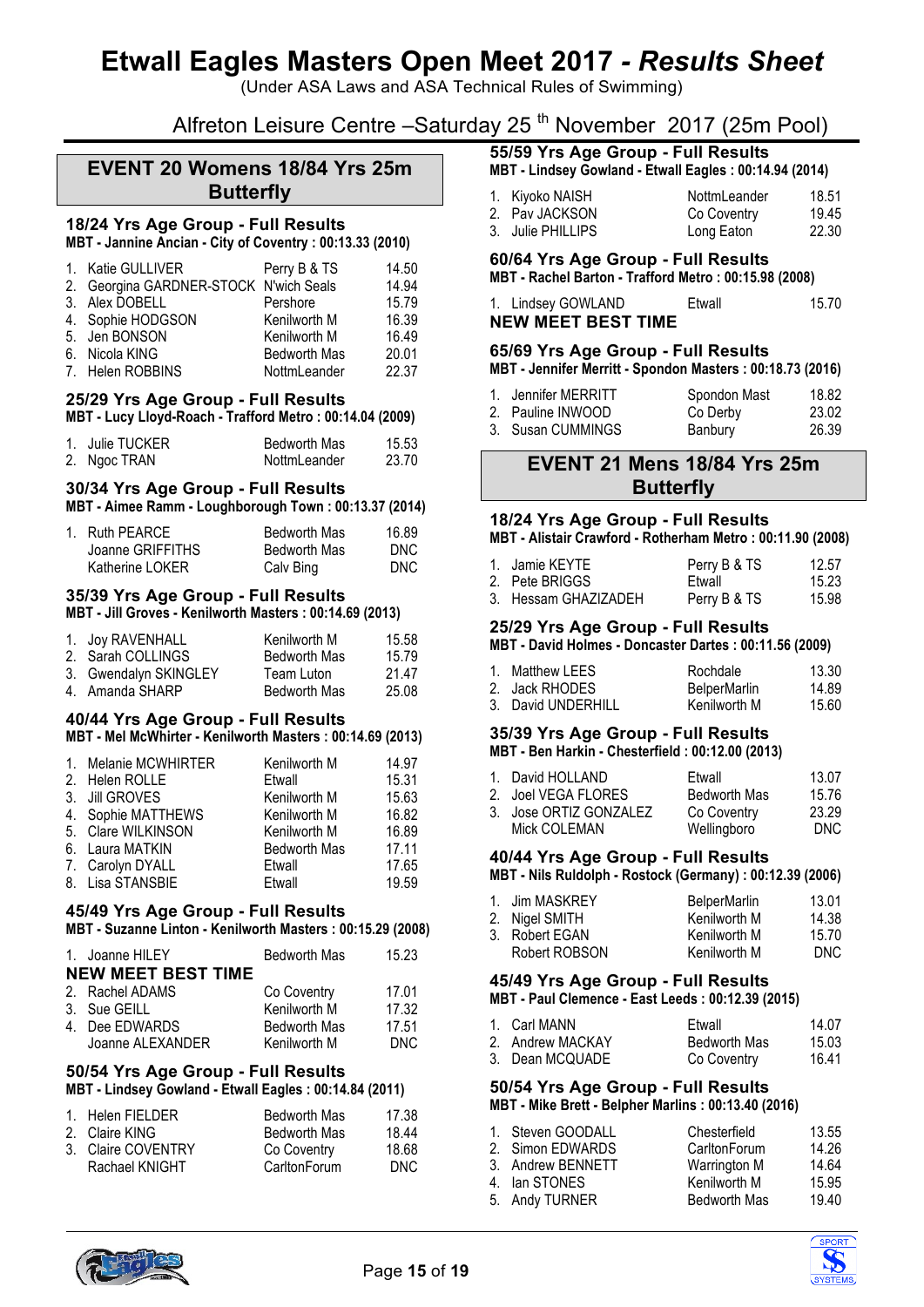(Under ASA Laws and ASA Technical Rules of Swimming)

# Alfreton Leisure Centre –Saturday 25<sup>th</sup> November 2017 (25m Pool)

#### **55/59 Yrs Age Group - Full Results MBT - Andrew Burnes - Long Eaton : 00:13.75 (2014)**

| 1. Clive GREATHEAD | <b>Bedworth Mas</b> | 15.62 |
|--------------------|---------------------|-------|
| 2. Stuart NUNN     | Kenilworth M        | 16.23 |
| 3. Alastair GIBB   | Team Luton          | 16.49 |
| 4. Mark JONES      | Warrington M        | 17.07 |
| 5. Keith BURDETT   | Co Coventry         | 17.67 |

### **60/64 Yrs Age Group - Full Results**

**MBT - Derek Booth - Halton : 00:15.00 (2011)**

| 1. Graham POWELL | Team Luton    | 15.22 |
|------------------|---------------|-------|
| 2. Bob WHEELER   | Bedworth Mas  | 16.89 |
| 3. John EDWARDS  | <b>Halton</b> | 23.73 |

#### **65/69 Yrs Age Group - Full Results MBT - Garfield Thomas - Bridgend : 00:16.48 (2007)**

| 1. Keith ROTHWELL        | Arfon        | 20.87   |
|--------------------------|--------------|---------|
| 2. Danny ROBERTS         | Co Sheffield | 21.38   |
| <b>Geraint GRIFFITHS</b> | Leicester Ma | DNC.    |
| Derek BOOTH              | Warrington M | DOSA 1L |

## **70/74 Yrs Age Group - Full Results**

**MBT - Arthur Lowe - Kenilworth Masters : 00:17.67 (2007)**

William SAMPSON Melton M'bry DNC

#### **75/79 Yrs Age Group - Full Results MBT - Ted Evans - City of Derby : 00:25.19 (2014)**

| 1. Paul CLARKE            | <b>Beaver Mast</b> | 24.34 |
|---------------------------|--------------------|-------|
| <b>NEW MEET BEST TIME</b> |                    |       |

# **EVENT 22 Womens 18/84 Yrs 50m Freestyle**

#### **18/24 Yrs Age Group - Full Results MBT - Rebecca Ward - City of Derby : 00:28.12 (2009)**

| 1. Katie GULLIVER | Perry B & TS | 29.87 |
|-------------------|--------------|-------|
| 2. Jen BONSON     | Kenilworth M | 30.99 |
| 3. Alex DOBELL    | Pershore     | 31.31 |
| 4. Sophie HODGSON | Kenilworth M | 31.36 |
| 5. Helen ROBBINS  | NottmLeander | 42.46 |

### **25/29 Yrs Age Group - Full Results**

**MBT - Kirstie Donaldson - Etwall Eagles : 00:28.66 (2009)**

| 1. Kirsty DUROSE    | <b>BelperMarlin</b> | 30.11      |
|---------------------|---------------------|------------|
| 2. Zoe STRETTON     | Etwall              | 30.74      |
| 3. Julie TUCKER     | <b>Bedworth Mas</b> | 32.62      |
| 4. Ali BALL         | <b>Bedworth Mas</b> | 34.99      |
| 5. Gill BALL        | <b>Bedworth Mas</b> | 36.59      |
| 6. Charlotte HOWARD | Etwall              | 37.48      |
| 7. Ngoc TRAN        | NottmLeander        | 47.25      |
| Alice EATON         | Worcester           | <b>DNC</b> |

### **30/34 Yrs Age Group - Full Results**

**MBT - Aimee Ramm - Loughborough Town : 00:27.92 (2014)**

| 1. Leanne ATKINS | Long Eaton          | 29.25 |
|------------------|---------------------|-------|
| 2. Ruth PEARCE   | <b>Bedworth Mas</b> | 33.66 |
| Joanne GRIFFITHS | <b>Bedworth Mas</b> | DNC.  |

# **35/39 Yrs Age Group - Full Results**

**MBT - Mel McWhirter - Kenilworth Masters : 00:28.94 (2008)**

| 1. Sarah COLLINGS<br>2. Joy RAVENHALL | <b>Bedworth Mas</b><br>Kenilworth M | 30.20<br>32.13 |
|---------------------------------------|-------------------------------------|----------------|
| 3. Jojo LATHAM                        | Etwall                              | 32.41          |
| 4. Lorna DASHFIELD                    | BelperMarlin                        | 32.89          |
| 5. Joanne BEEDHAM                     | Leicester Ma                        | 38.55          |
| 6. Rhiannon SCOTTER                   | Leicester Ma                        | 38.70          |
| 7. Gwendalyn SKINGLEY                 | Team Luton                          | 41.03          |
| 8. Amanda SHARP                       | <b>Bedworth Mas</b>                 | 41.51          |

#### **40/44 Yrs Age Group - Full Results MBT - Sarah Brandrick - City of Derby : 00:29.66 (2009)**

| 1. Jill GROVES          | Kenilworth M        | 32.00 |
|-------------------------|---------------------|-------|
| 2. Sophie MATTHEWS      | Kenilworth M        | 32.25 |
| 3. Clare WILKINSON      | Kenilworth M        | 34.09 |
| 4. Laura MATKIN         | <b>Bedworth Mas</b> | 34.76 |
| 5. Kerry HAMBLEN        | Etwall              | 35.12 |
| 6. Carolyn DYALL        | Etwall              | 35.77 |
| 7. Lisa STANSBIE        | Etwall              | 39.17 |
| 8. Samantha JOHNSON     | <b>Bedworth Mas</b> | 42.71 |
| 9. Helen BARNBY-PORRITT | Banbury             | 45.01 |
|                         |                     |       |

## **45/49 Yrs Age Group - Full Results**

#### **MBT - Suzanne Linton - Kenilworth Masters : 00:30.21 (2008)**

| 1. Nicky OWEN    | <b>BelperMarlin</b> | 32.15 |
|------------------|---------------------|-------|
| 2. Joanne HILEY  | <b>Bedworth Mas</b> | 32.21 |
| 3. Sue GEILL     | Kenilworth M        | 32.92 |
| 4. Rachel ADAMS  | Co Coventry         | 33.43 |
| 5. Kaye LEACH    | NottmLeander        | 35.02 |
| 6. Joanne BUTLER | Banbury             | 41.29 |

#### **50/54 Yrs Age Group - Full Results**

#### **MBT - Lindsey Gowland - Wolverhampton : 00:30.36 (2007)**

| 1. Helen READER      | Co Derby            | 31.76      |
|----------------------|---------------------|------------|
| 2. Rachael NUNN      | Kenilworth M        | 32.61      |
| 3. Claire COVENTRY   | Co Coventry         | 33.89      |
| 4. Jane MCCARREN     | Leicester Ma        | 34.65      |
| 5. Claire KING       | <b>Bedworth Mas</b> | 36.06      |
| Rachael KNIGHT       | CarltonForum        | <b>DNC</b> |
| <b>Helen FIELDER</b> | <b>Bedworth Mas</b> | DQ ST      |

#### **55/59 Yrs Age Group - Full Results MBT - Lindsey Gowland - Etwall Eagles : 00:31.18 (2012)**

| 1. Karen STACEY   | Kenilworth M        | 32.49 |
|-------------------|---------------------|-------|
| 2. Maggi TUCK     | Long Eaton          | 35.50 |
| 3. Janet BRIGGS   | Etwall              | 39.17 |
| 4. Carol BALL     | <b>Bedworth Mas</b> | 41.80 |
| 5. Julie PHILLIPS | Long Eaton          | 46.81 |
| Susan ARROWSMITH  | NottmLeander        | DNC.  |

#### **60/64 Yrs Age Group - Full Results MBT - Rachel Barton - Trafford Metro : 00:31.68 (2009)**

| 1. Lindsey GOWLAND | Etwall  | 32.00 |
|--------------------|---------|-------|
| 2. Janice APPLETON | Banbury | 53.54 |

|       |  |  | 65/69 Yrs Age Group - Full Results |  |
|-------|--|--|------------------------------------|--|
| ----- |  |  |                                    |  |

#### **MBT - Jennifer Merritt - Spondon Mast : 00:36.37 (2016)**

| 1. Jennifer MERRITT | Spondon Mast | 37.42 |
|---------------------|--------------|-------|
| 2. Susan CUMMINGS   | Banbury      | 42.87 |
| 3. Anne RUSSELL     | Banbury      | 45.01 |



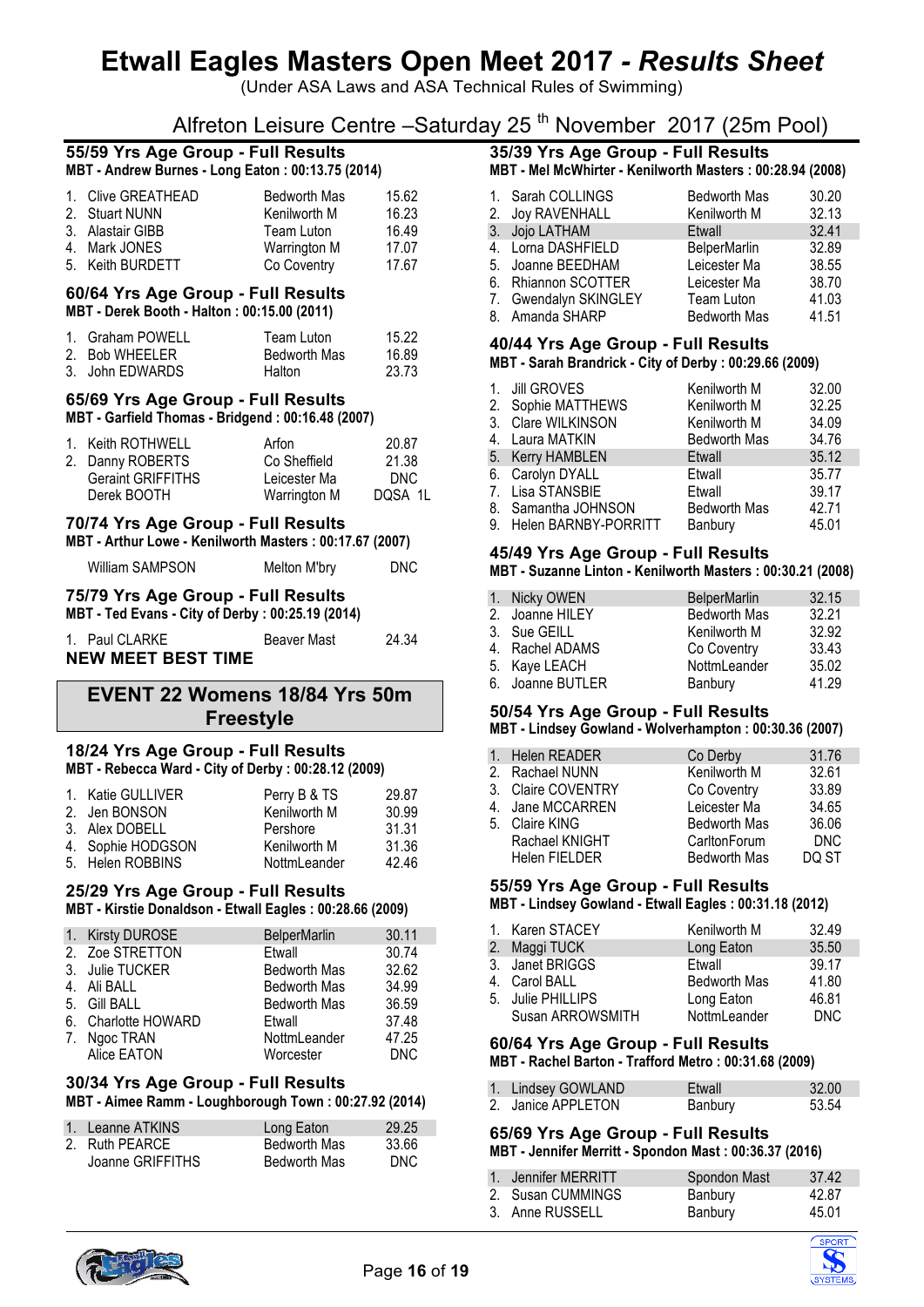(Under ASA Laws and ASA Technical Rules of Swimming)

# Alfreton Leisure Centre –Saturday 25 th November 2017 (25m Pool)

|                                    | $\frac{1}{2}$ order Ediodi of Odition                                                            |            | $\frac{1}{2}$ and $\frac{1}{2}$ incrember $\frac{1}{2}$ $\frac{1}{2}$ $\frac{1}{2}$       |                                     |                |
|------------------------------------|--------------------------------------------------------------------------------------------------|------------|-------------------------------------------------------------------------------------------|-------------------------------------|----------------|
|                                    | 70/74 Yrs Age Group - Full Results<br>MBT - Mary Holland - Long Eaton: 00:40.46 (2016)           |            | 50/54 Yrs Age Group - Full Results<br>MBT - Alan Jones - Trafford Metro : 00:27.96 (2008) |                                     |                |
| 1. Barbara LEGG                    | Banbury                                                                                          | 48.99      | 1. Simon EDWARDS<br><b>NEW MEET BEST TIME</b>                                             | CarltonForum                        | 27.80          |
|                                    | <b>EVENT 23 Mens 18/84 Yrs 50m</b>                                                               |            | 2. Colin ROBBINS                                                                          | NottmLeander                        | 28.30          |
|                                    |                                                                                                  |            | 3. Michael BRETT                                                                          | <b>BelperMarlin</b>                 | 28.63          |
|                                    | <b>Freestyle</b>                                                                                 |            | 4. Ian STONES                                                                             | Kenilworth M                        | 31.89          |
|                                    | 18/24 Yrs Age Group - Full Results<br>MBT - Alistair Crawford - Rotherham Metro: 00:24.30 (2008) |            | 5. Stephen FELL<br>6. Andy TURNER                                                         | Spondon Mast<br><b>Bedworth Mas</b> | 33.55<br>37.73 |
| 1. Jamie KEYTE                     | Perry B & TS                                                                                     | 25.55      | 55/59 Yrs Age Group - Full Results                                                        |                                     |                |
| 2. Pete BRIGGS                     | Etwall                                                                                           | 29.44      | MBT - Neville Barton - Trafford Metro: 00:28.10 (2009)                                    |                                     |                |
| 3. Hessam GHAZIZADEH               | Perry B & TS                                                                                     | 34.36      |                                                                                           |                                     |                |
|                                    |                                                                                                  |            | 1. David BRADFORD                                                                         | Etwall                              | 30.02          |
|                                    | 25/29 Yrs Age Group - Full Results                                                               |            | 2. Clive GREATHEAD                                                                        | <b>Bedworth Mas</b>                 | 30.98          |
|                                    | MBT - David Holmes - Doncaster Dartes: 00:23.62 (2009)                                           |            | 3. Gareth PARKER                                                                          | <b>Bedworth Mas</b>                 | 31.53          |
|                                    |                                                                                                  |            | 4. Martyn FINNEY                                                                          | Etwall                              | 32.66          |
| 1. Matthew LEES                    | Rochdale                                                                                         | 27.26      | 5. Mark JONES                                                                             | Warrington M                        | 33.54          |
| 2. Jack RHODES                     | <b>BelperMarlin</b>                                                                              | 29.16      | 6. Stuart NUNN                                                                            | Kenilworth M                        | 33.70          |
| 3. David UNDERHILL                 | Kenilworth M                                                                                     | 29.72      | 7. Keith BURDETT                                                                          | Co Coventry                         | 35.68          |
|                                    | 30/34 Yrs Age Group - Full Results                                                               |            | 8. Pete PURDY                                                                             | Perry B & TS                        | 37.88          |
|                                    | MBT - David Holland - Etwall Eagles: 00:26.04 (2012)                                             |            |                                                                                           |                                     |                |
|                                    |                                                                                                  |            | 60/64 Yrs Age Group - Full Results                                                        |                                     |                |
| 1. Martin LEWIS                    | Asa Temp 2                                                                                       | 30.61      | MBT - Derek Booth - Halton: 00:30.65 (2009)                                               |                                     |                |
| 35/39 Yrs Age Group - Full Results |                                                                                                  |            | 1. Graham POWELL<br>2. Bob WHEELER                                                        | Team Luton<br><b>Bedworth Mas</b>   | 31.50<br>34.13 |
|                                    | MBT - Ben Harkin - Chesterfield: 00:24.49 (2013)                                                 |            | 3. Richard WOODALL                                                                        | Etwall                              | 36.81          |
| Matt TOOGOOD<br>1.                 | TelfordAqua                                                                                      | 27.93      | John EDWARDS                                                                              | Halton                              | DQ ST          |
| 2. Gregan CLARKSON                 | <b>Hull Masters</b>                                                                              | 29.20      |                                                                                           |                                     |                |
| 3. Joel VEGA FLORES                | Bedworth Mas                                                                                     | 30.63      | 65/69 Yrs Age Group - Full Results                                                        |                                     |                |
| 4. Pietro ROSAMILIA                | Co Coventry                                                                                      | 30.93      | MBT - Neil MacKinnon - Trafford Metro: 00:29.45 (2009)                                    |                                     |                |
| 5. Andy CASTLE                     | Etwall                                                                                           | 35.52      | 1. Derek BOOTH                                                                            | <b>Warrington M</b>                 | 34.28          |
| 6. Jose ORTIZ GONZALEZ             | Co Coventry                                                                                      | 44.39      | 2. Chris THORP                                                                            | Etwall                              | 34.67          |
| Mick COLEMAN                       | Wellingboro                                                                                      | <b>DNC</b> | 3. Danny ROBERTS                                                                          | Co Sheffield                        | 37.26          |
|                                    |                                                                                                  |            | 4. Keith ROTHWELL                                                                         | Arfon                               | 38.60          |
|                                    | 40/44 Yrs Age Group - Full Results                                                               |            | 5. Ray MARSHALL                                                                           | Halton                              | 44.59          |
|                                    | MBT - Marcel Scholten - Modernians: 00:25.45 (2006)                                              |            | <b>Geraint GRIFFITHS</b>                                                                  | Leicester Ma                        | <b>DNC</b>     |
| 1. Jim MASKREY                     | <b>BelperMarlin</b>                                                                              | 25.96      |                                                                                           |                                     |                |
| 2. Matt LEACH                      | NottmLeander                                                                                     | 26.85      | 70/74 Yrs Age Group - Full Results                                                        |                                     |                |
| 3. Steve CHAMBERLAIN               | Etwall                                                                                           | 29.04      | MBT - Arthur Lowe - Kenilworth Masters: 00:33.29 (2007)                                   |                                     |                |
| 4. Christopher JOHNSON             | Co Derby                                                                                         | 29.17      |                                                                                           |                                     |                |
| Nigel SMITH<br>5.                  | Kenilworth M                                                                                     | 29.89      | William SAMPSON                                                                           | Melton M'bry                        | <b>DNC</b>     |
| Adam MARCH<br>ნ.                   | Matlock                                                                                          | 30.62      | 80/84 Yrs Age Group - Full Results                                                        |                                     |                |
| 7. Andrew OLD                      | Bebington                                                                                        | 31.16      | MBT - Not Established - -: 09:59.99 (-)                                                   |                                     |                |
| 8. Robert EGAN                     | Kenilworth M                                                                                     | 31.42      |                                                                                           |                                     |                |
| 9. Gavin BROOKES                   | <b>BelperMarlin</b>                                                                              | 33.39      | 1. Ted EVANS                                                                              | Co Derby                            | 45.12          |
|                                    | Kenilworth M                                                                                     | <b>DNC</b> | <b>NEW MEET BEST TIME</b>                                                                 |                                     |                |
| Robert ROBSON<br>Neil SYMONS       | Co Coventry                                                                                      | DQ ST      |                                                                                           |                                     |                |
|                                    |                                                                                                  |            | <b>EVENT 24 Mens/Womens 18/84 Yrs</b>                                                     |                                     |                |
|                                    | 45/49 Yrs Age Group - Full Results<br>MBT - Alec Johnson - Trafford Metro: 00:26.63 (2008)       |            |                                                                                           | <b>100m Breaststroke</b>            |                |
|                                    |                                                                                                  |            | <b>MENS 18/24 Yrs Age Group - Full Results</b>                                            |                                     |                |
| 1. Carl MANN                       | Etwall                                                                                           | 28.70      |                                                                                           |                                     |                |
| Andrew SHEPPARD                    | Nottml eander                                                                                    | 30.23      | MBT - Christopher Howe - City of Derby : 01:10.00 (2014)                                  |                                     |                |

| <b>I. VAILIVIAIN</b> | ∟wa⊪         | <b>LU.IV</b> |
|----------------------|--------------|--------------|
| 2. Andrew SHEPPARD   | NottmLeander | 30.23        |
| 3. Dean MCQUADE      | Co Coventry  | 31.79        |
| 4. Matt HUMPHRIES    | Warrington M | 37.12        |

## 1. Jonny HIGHAM NottmLeander 1:18.42

**MENS 25/29 Yrs Age Group - Full Results MBT - David Holmes - Doncaster Dartes : 01:09.00 (2009)**

David UNDERHILL Kenilworth M DQ ST

**MENS 30/34 Yrs Age Group - Full Results MBT - Stuart Hamer - Lincoln Vulcans : 01:08.38 (2007)**

Graham ASPINALL NottmLeander DNC



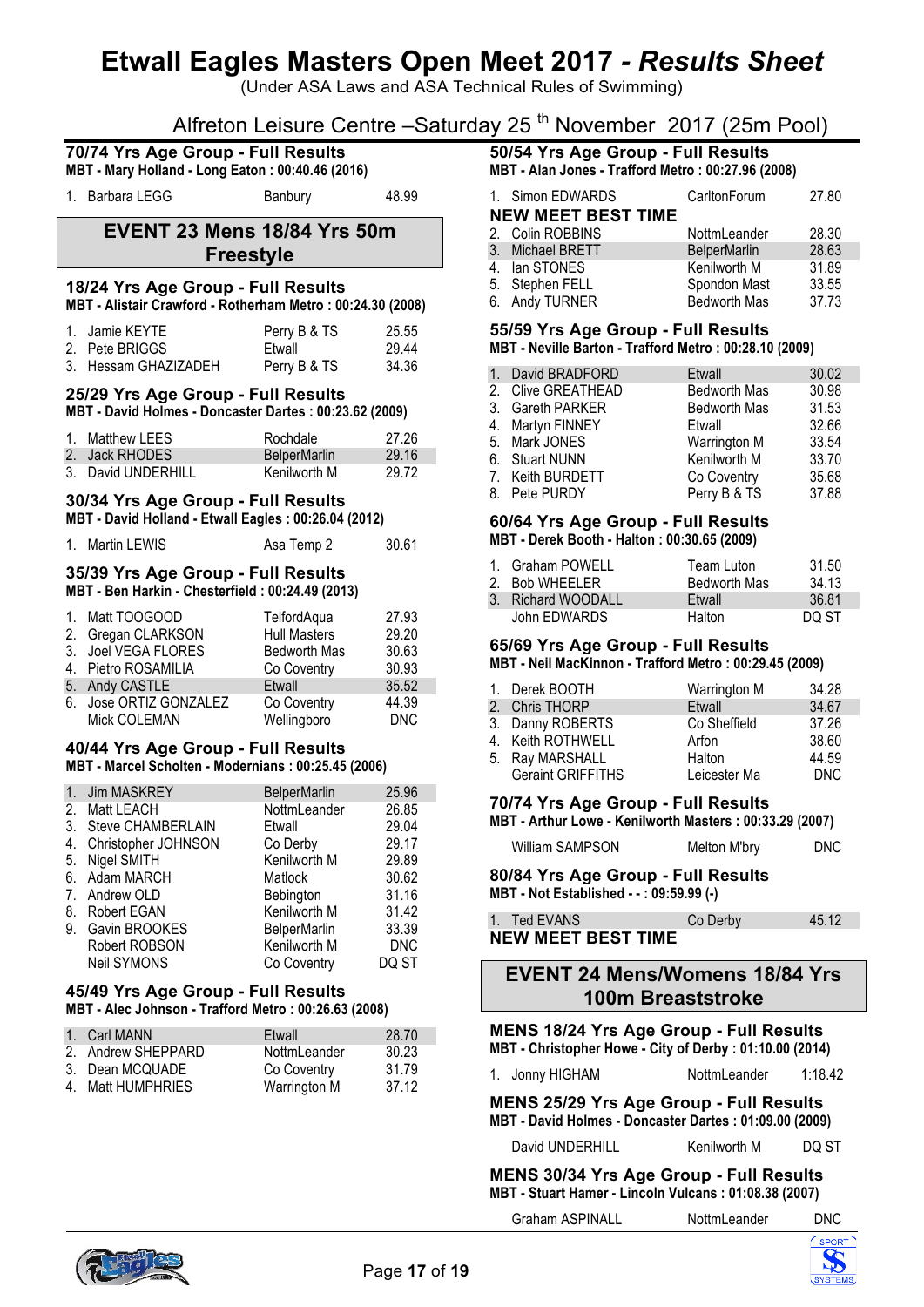(Under ASA Laws and ASA Technical Rules of Swimming)

# Alfreton Leisure Centre –Saturday 25<sup>th</sup> November 2017 (25m Pool)

| <b>MENS 35/39 Yrs Age Group - Full Results</b>        |  |
|-------------------------------------------------------|--|
| MBT - Carl Shaw - Nottingham Leander: 01:05.57 (2015) |  |

| 1. Carl SHAW        | NottmLeander | 1:07.24 |
|---------------------|--------------|---------|
| 2. Yury BOCHARNIKOV | Co Derby     | 1:15.77 |

#### **MENS 40/44 Yrs Age Group - Full Results MBT - Robert Robson - Kenilworth M : 01:10.21 (2014)**

| 1. Robert EGAN | Kenilworth M | 1:22.37 |
|----------------|--------------|---------|
| 2. Adam MARCH  | Matlock      | 1:23.71 |
| 3. Nigel SMITH | Kenilworth M | 1:25.07 |
| Robert ROBSON  | Kenilworth M | DNC.    |

#### **MENS 45/49 Yrs Age Group - Full Results MBT - Marcel Scholten - Modernians : 01:14.06 (2014)**

| 1. Desmond BURLEY | <b>Boldmere</b> | 1:23.93 |
|-------------------|-----------------|---------|
| 2. Gary THOMAS    | Corby           | 1:33.29 |

**MENS 50/54 Yrs Age Group - Full Results**

**MBT - Neville Barton - Aquabears : 01:18.16 (2006)**

| 1. Steven GOODALL | Chesterfield | 1:23.35 |
|-------------------|--------------|---------|
| 2. Dave DANIELS   | Ftwall       | 1:28.85 |
| 3. Ian STONES     | Kenilworth M | 1:41.06 |

#### **MENS 55/59 Yrs Age Group - Full Results MBT - Mark Jones - Warr'ton Dol : 01:27.22 (2015)**

| 1. Mark JONES    | Warrington M | 1:30.12 |
|------------------|--------------|---------|
| 2. Alastair GIBB | Team Luton   | 1:33.59 |
| 3. Keith BURDETT | Co Coventry  | 1:48.55 |

#### **MENS 60/64 Yrs Age Group - Full Results MBT - Frank Stoney - City of Coventry : 01:26.46 (2010)**

| 1. Rob STEEL | NottmLeander | 1:32.41 |
|--------------|--------------|---------|
|              |              |         |

#### **MENS 65/69 Yrs Age Group - Full Results MBT - Duncan McCredie - Maidenhead : 01:33.04 (2010)**

| 1. Ray MARSHALL          | Halton       | 2:16.08 |
|--------------------------|--------------|---------|
| <b>Geraint GRIFFITHS</b> | Leicester Ma | DNC     |

#### **MENS 70/74 Yrs Age Group - Full Results MBT - Keith Ingram - Birmingham Masters : 01:34.59 (2012)**

| 1. Graham PADGETT | Warrington M | 1:40.53 |
|-------------------|--------------|---------|
|                   |              |         |

#### **MENS 75/79 Yrs Age Group - Full Results MBT - Ted Evans - City of Derby : 01:57.85 (2012)**

Peter HARDING Truro City DNC

**MENS 80/84 Yrs Age Group - Full Results MBT - Not Established - - : 09:59.99 (-)**

| 1. Ted EVANS | Co Derby | 2:32.54 |
|--------------|----------|---------|
|              |          |         |

## **NEW MEET BEST TIME**

#### **WOMENS 18/24 Yrs Age Group - Full Results MBT - Christine Hawkrigg - City of Derby : 01:20.56 (2005)**

| 1. Georgina GARDNER-STOCK N'wich Seals |              | 1:31.73 |
|----------------------------------------|--------------|---------|
| 2. Sophie HODGSON                      | Kenilworth M | 1:33.43 |
| 3. Jen BONSON                          | Kenilworth M | 1:37.63 |

| <b>WOMENS 25/29 Yrs Age Group - Full Results</b>            |  |  |
|-------------------------------------------------------------|--|--|
| MBT - Clare Wilkinson - Kenilworth Masters: 01:20.41 (2009) |  |  |

| 1. Ali BALL  | <b>Bedworth Mas</b> | 1:39.84 |
|--------------|---------------------|---------|
| 2. Ngoc TRAN | NottmLeander        | 2:06.54 |

**WOMENS 30/34 Yrs Age Group - Full Results MBT - Helen Rollé - Etwall Eagles : 01:20.71 (2005)**

| 1. Amy KONOWALIK          | NottmLeander | 1:19.37 |
|---------------------------|--------------|---------|
| <b>NEW MEET BEST TIME</b> |              |         |
| Katherine LOKER           | Calv Bing    | DNC.    |

#### **WOMENS 35/39 Yrs Age Group - Full Results MBT - Clare Wilkinson - Kenilworth Masters : 01:21.19 (2011)**

| 1. Sarah COLLINGS     | <b>Bedworth Mas</b> | 1:28.87 |
|-----------------------|---------------------|---------|
| 2. Joy RAVENHALL      | Kenilworth M        | 1:41.34 |
| 3. Gwendalyn SKINGLEY | Team Luton          | 1:49.21 |

**WOMENS 40/44 Yrs Age Group - Full Results MBT - Sharon Lock - Melton M'bry : 01:21.11 (2011)**

| 1. Clare WILKINSON      | Kenilworth M | 1:25.65 |
|-------------------------|--------------|---------|
| 2. Jill GROVES          | Kenilworth M | 1:30.64 |
| 3. Sophie MATTHEWS      | Kenilworth M | 1:31.81 |
| 4. Helen BARNBY-PORRITT | Banbury      | 1:52.54 |
| Sarah BROOKSBANK        | Leic Peng    |         |

#### **WOMENS 45/49 Yrs Age Group - Full Results MBT - Sharon Lock - Melton M'bry : 01:23.50 (2014)**

| 1. Jeanne PETIT | Chesham             | 1:28.06 |
|-----------------|---------------------|---------|
| 2. Sue GEILL    | Kenilworth M        | 1:40.95 |
| 3. Dee EDWARDS  | <b>Bedworth Mas</b> | 1:44.49 |
| Nina WILLIAMS   | East Leeds          | DNC.    |

**WOMENS 50/54 Yrs Age Group - Full Results MBT - Jennifer Merritt - Spondon Masters : 01:27.70 (2005)**

|  |  | 1. Claire COVENTRY | Co Coventry | 1:39.85 |
|--|--|--------------------|-------------|---------|
|--|--|--------------------|-------------|---------|

**WOMENS 55/59 Yrs Age Group - Full Results MBT - Jennifer Merritt - Spondon Masters : 01:28.64 (2006)**

| 1. Janet BRIGGS | Etwall | 1:56.97 |
|-----------------|--------|---------|

**WOMENS 65/69 Yrs Age Group - Full Results MBT - Jennifer Merritt - Spondon Mast : 01:38.00 (2016)**

| Jennifer MERRITT | Spondon Mast | DNC. |
|------------------|--------------|------|
|                  |              |      |

**WOMENS 70/74 Yrs Age Group - Full Results MBT - Myrna Taylor - Blackpool : 02:02.00 (2007)**

|  | 1. Barbara LEGG | Banbury | 2:08.03 |
|--|-----------------|---------|---------|
|--|-----------------|---------|---------|